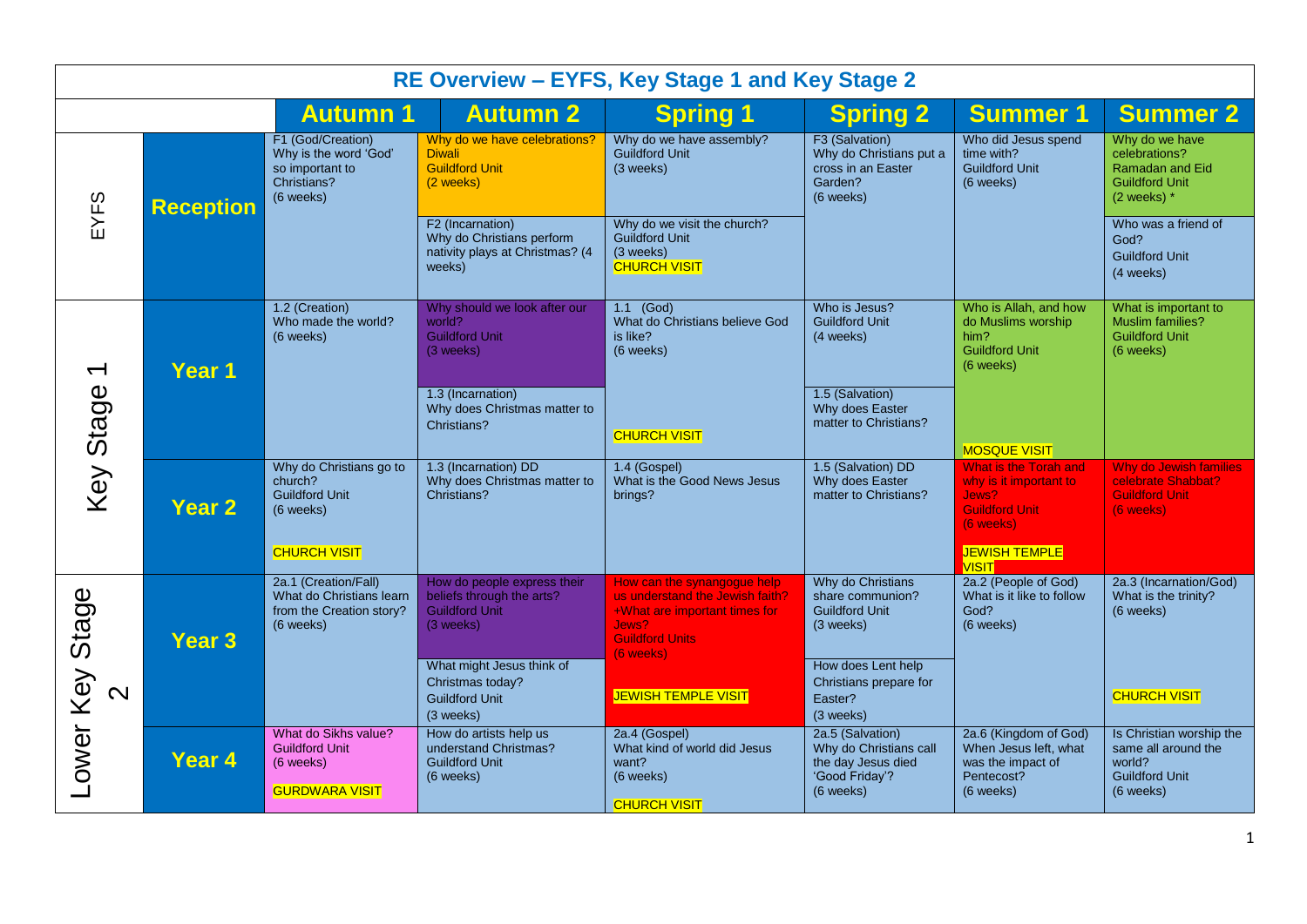| ➢<br>$\mathcal{Q}$<br>$\mathbf{\Omega}$<br>Φ<br>$\sigma$<br>Φ<br>$\vec{\omega}$<br>$\overline{\mathbf{Q}}$<br>$\overline{\mathbf{o}}$<br>$\mathcal{C}$ | Year 5 | $2b.1$ (God)<br>What does it mean if<br>God is holy and loving?<br>(6 weeks)      | 2b.3 (People of God)<br>Can following God bring<br>justice and freedom?<br>(4 weeks)<br>Why is light an important sign | How can a mosque help us<br>understand the Muslim faith?<br><b>Guildford Unit</b><br>$(6$ weeks) | 2b.6 (Salvation)<br>What did Jesus do to<br>save human beings?                      | 2b.5 (Gospel)<br>What would Jesus do?                     | How do the pillars of<br><b>Islam help Muslims live</b><br>a good life?<br><b>Guildford Unit</b><br>(6 weeks) |
|--------------------------------------------------------------------------------------------------------------------------------------------------------|--------|-----------------------------------------------------------------------------------|------------------------------------------------------------------------------------------------------------------------|--------------------------------------------------------------------------------------------------|-------------------------------------------------------------------------------------|-----------------------------------------------------------|---------------------------------------------------------------------------------------------------------------|
|                                                                                                                                                        |        | <b>CHURCH VISIT</b>                                                               | at Christmas?<br><b>Guildford Unit</b><br>(2 weeks)                                                                    | <b>MOSQUE VISIT</b>                                                                              |                                                                                     |                                                           |                                                                                                               |
|                                                                                                                                                        | Year 6 | 2b.2 (Creation/Fall)<br>Creation and Science:<br>Conflicting or<br>Complementary? | 2b.4 (Incarnation)<br>Was Jesus the Messiah?                                                                           | What helps Hindus to worship?<br><b>HINDU TEMPLE VISIT</b>                                       | 2b.7 (Salvation)<br>What difference does<br>the resurrection make<br>to Christians? | 2b.8 (Kingdom of God)<br>What kind of a king is<br>Jesus? | What is the Buddhist<br>way of life?<br><b>BUDDHIST TEMPLE</b>                                                |
|                                                                                                                                                        |        |                                                                                   |                                                                                                                        |                                                                                                  |                                                                                     |                                                           | <b>VISIT</b>                                                                                                  |

\* This unit will be moved depending on when Ramadan and Eid occur within the particular year.

#### **Skills and Processes to be developed through RE**

Progress in RE depends upon the development of the following generic learning skills applied to RE. These skills should be used in developing a range of activities for pupils to demonstrate their capabilities in RE. They ensure that teachers will move pupils on from knowledge accumulation and work that is merely descriptive to higher-level thinking and more sophisticated skills.

- Reflection this includes:  $\Box$  Reflecting on feelings, relationships, experience, ultimate questions, beliefs and practices  $\Box$
- Empathy this includes:  $\Box$  Considering the thoughts, feelings, experiences, attitudes, beliefs and values of others  $\Box$  Developing the ability to identify feelings such as love, wonder, forgiveness and sorrow  $\Box$  Seeing the world through the eyes of others, and seeing issues from their point of view  $\Box$
- Investigation this includes:  $\Box$  Asking relevant questions  $\Box$  Knowing how to gather information from a variety of sources  $\Box$   $\Box$  Knowing what may constitute evidence for justifying beliefs in religion
- Interpretation this includes:  $\Box$  Drawing meaning from artefacts, works of art, music, poetry and symbolism  $\Box$  Interpreting religious language  $\Box$ Suggesting meanings of religious texts
- Evaluation this includes:  $\square$  Debating issues of religious significance with reference to evidence and argument  $\square$
- Analysis this includes:  $\Box$  Distinguishing between opinion and fact  $\Box$  Distinguishing between the features of different religions and beliefs  $\Box$
- Synthesis this includes:  $\Box$  Linking significant features of religion and belief together in a coherent pattern  $\Box$  Connecting different aspects of life into a meaningful whole
- Application this includes:  $\Box$  Making the association between religion / belief and individual, community, national and international life $\Box$
- Expression this includes:  $\Box$  Explaining concepts, rituals and practices  $\Box$  Expressing views, and responding to questions of religion and belief through a variety of media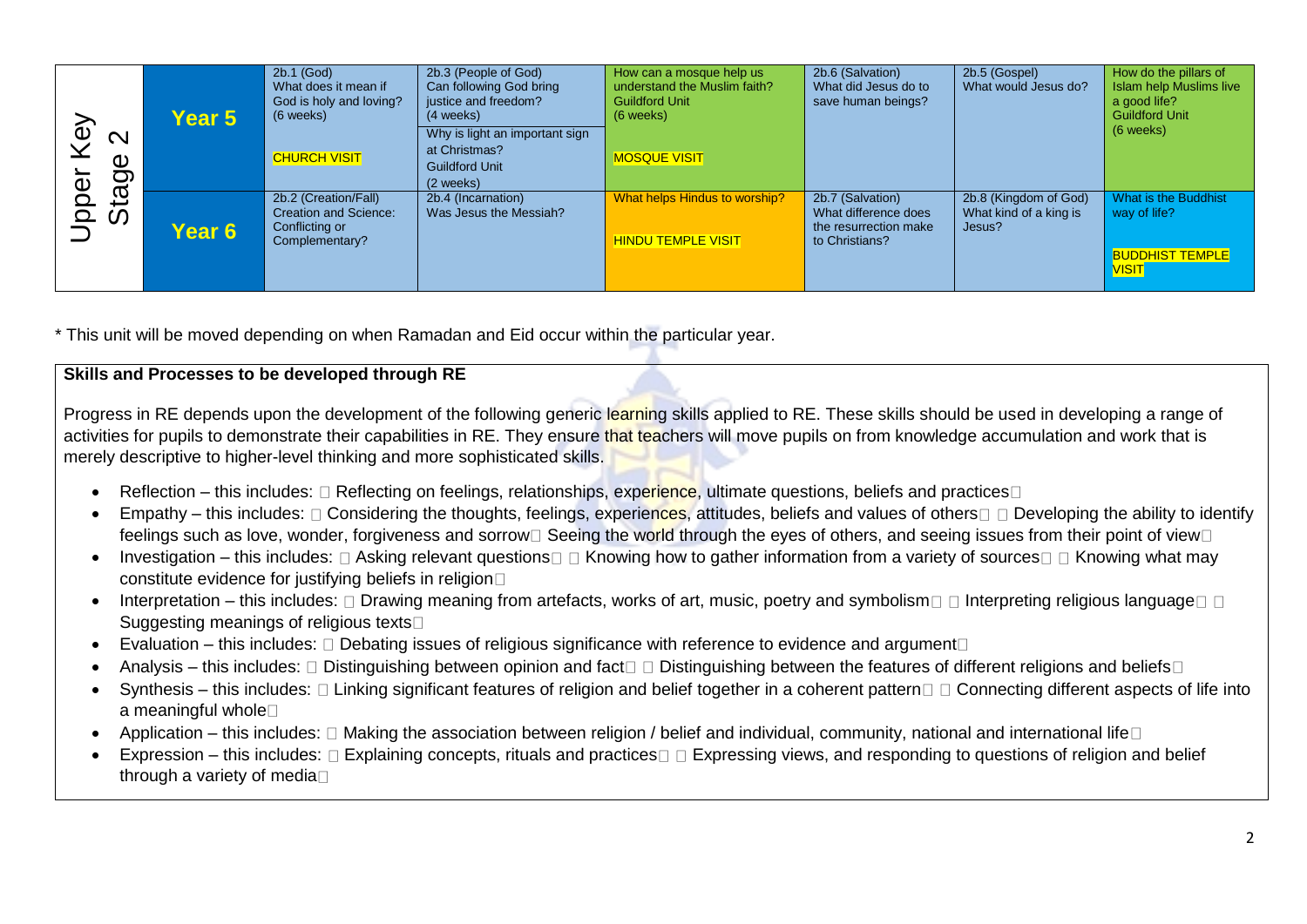#### **Attitudes for RE**

It is vital that Religious Education encourages pupils to develop positive attitudes to their learning and to the beliefs and values of others. The following four attitudes are essential for good learning in RE:  $\Box$  self-awareness  $\Box$  respect for all  $\Box$  open-mindedness  $\Box$  appreciation and wonder

- Self-awareness in religious education includes pupils:  $\Box$  feeling confident about their own beliefs and identity and sharing them without fear of embarrassment or ridicule  $\Box$  developing a realistic and positive sense of their own beliefs, morals and spiritual ideas  $\Box$  recognising their own uniqueness as human beings and affirming their self-worth  $\Box$  becoming increasingly sensitive to the impact of their ideas and behaviour on other people
- Respect for all in religious education includes pupils:  $\Box$  developing skills of listening and a willingness to learn from others, even when others' views are different from their own  $\Box$  being ready to value difference and diversity for the common good  $\Box$  appreciating that some beliefs are not inclusive and considering the issues that this raises for individuals and society  $\Box$  being prepared to recognise and acknowledge their own bias  $\Box$  being sensitive to the feelings and ideas of others
- Open-mindedness in religious education includes pupils:  $\Box$  being willing to learn and gain new understanding  $\Box$  engaging in argument or disagreeing reasonably and respectfully (without belittling or abusing others) about questions relating to beliefs, (whether religious or non-religious), morals and spiritual ideas  $\Box$  being willing to go beyond surface impressions  $\Box$  distinguishing between opinions, viewpoints and beliefs in connection with issues of conviction and faith
- Appreciation and wonder in religious education includes pupils:  $\Box$  developing their imagination and curiosity  $\Box$  recognising that knowledge is bounded by mystery  $\Box$  appreciating the sense of wonder at the world in which they live  $\Box$  developing their capacity to respond to questions of meaning and purpose

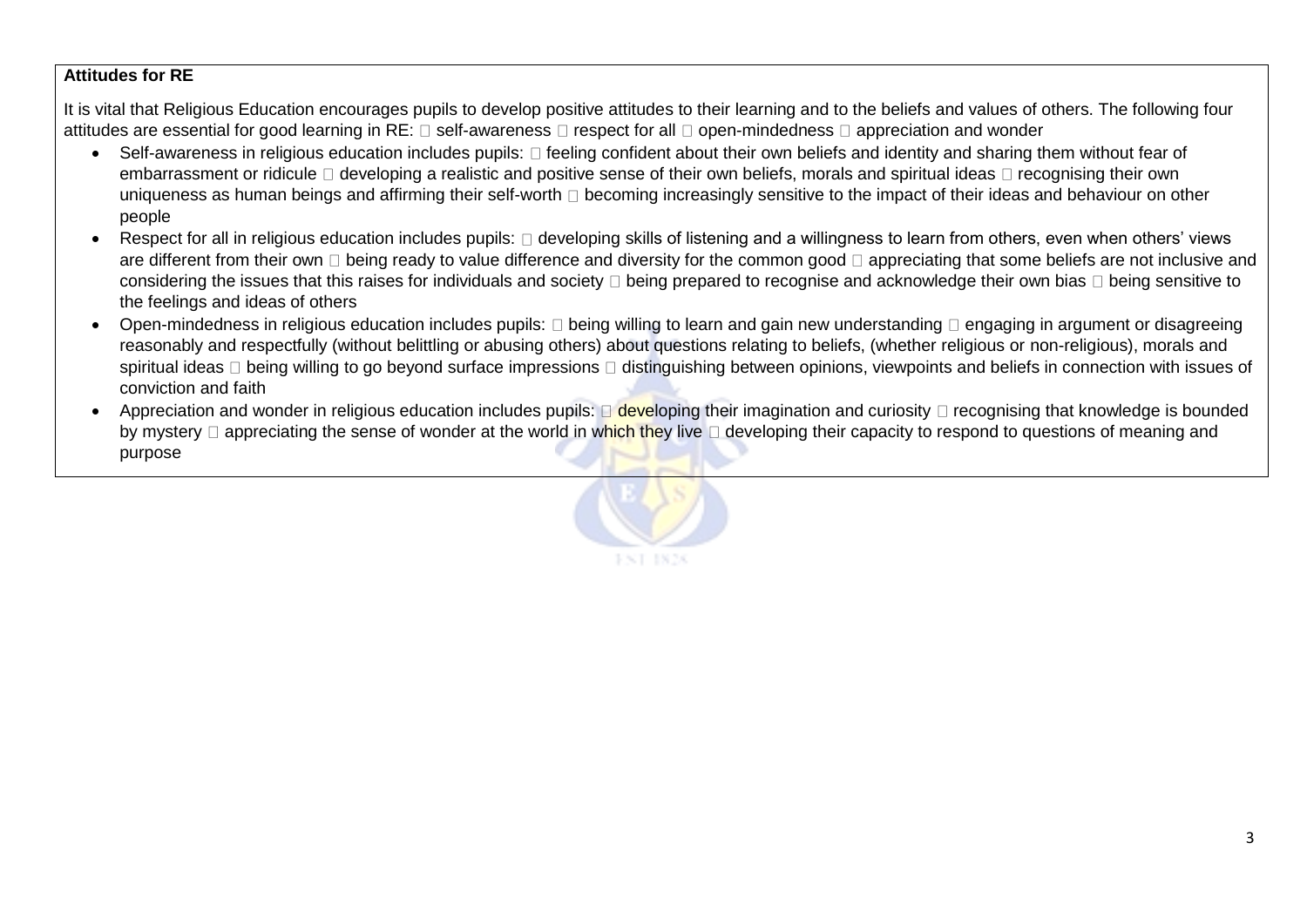Units are taught through a variety of methods but each involves three approaches. The units focussed on Christianity start with exploring what the Bible says, placing these ideas within the wider Bible story. Each unit addresses a concept – God, Creation and Fall, People of God, Incarnation, Gospel, Salvation and Kingdom of God - through some key questions. It looks at some important teachings found in key Bible texts, and then explores their impact for Christians. Pupils have the opportunity to learn from the ideas explored. Each unit incorporates the three elements below:

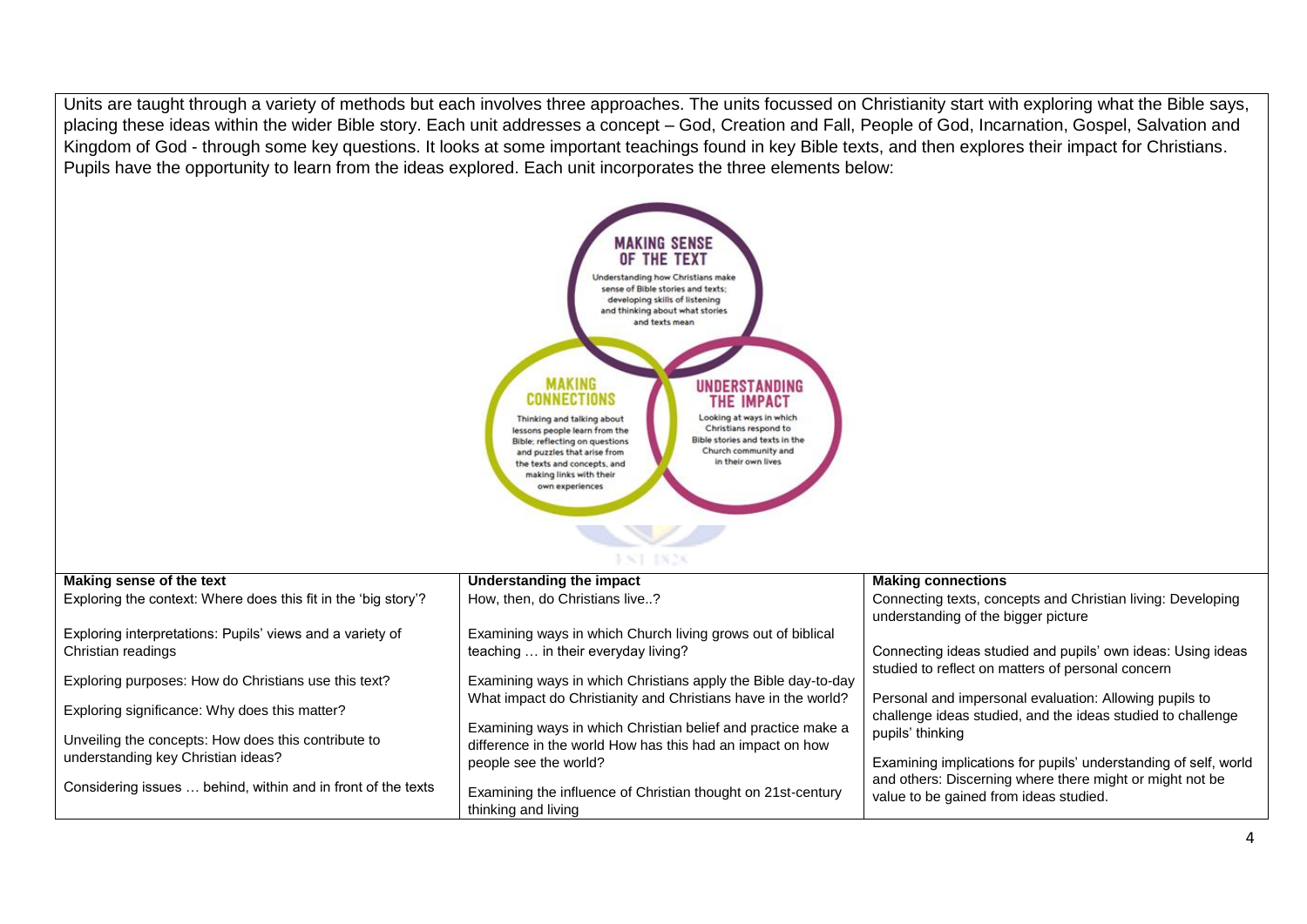| <b>Curriculum Overview: EYFS</b>                                                                                                                                                                                                              |                                                                                                                                                                                                                                                                                                                                                                                                                                                                                                                                                                                                                                                                                                                                                                                                                                                                                          |                                                                                                                                                                                                                                                                                                                                                                                                                                                                                                                                                                            |  |  |  |  |
|-----------------------------------------------------------------------------------------------------------------------------------------------------------------------------------------------------------------------------------------------|------------------------------------------------------------------------------------------------------------------------------------------------------------------------------------------------------------------------------------------------------------------------------------------------------------------------------------------------------------------------------------------------------------------------------------------------------------------------------------------------------------------------------------------------------------------------------------------------------------------------------------------------------------------------------------------------------------------------------------------------------------------------------------------------------------------------------------------------------------------------------------------|----------------------------------------------------------------------------------------------------------------------------------------------------------------------------------------------------------------------------------------------------------------------------------------------------------------------------------------------------------------------------------------------------------------------------------------------------------------------------------------------------------------------------------------------------------------------------|--|--|--|--|
| <b>Personal Social and Emotional</b><br><b>Development</b>                                                                                                                                                                                    | <b>Communication and Language</b>                                                                                                                                                                                                                                                                                                                                                                                                                                                                                                                                                                                                                                                                                                                                                                                                                                                        | <b>Understanding the World</b>                                                                                                                                                                                                                                                                                                                                                                                                                                                                                                                                             |  |  |  |  |
| <b>Building Relationships ELG</b><br>Children at the expected level of development will:<br>Work and play co-operatively and take turns with<br>others.<br>Form positive attachments and friendships.<br>Show sensitivities to others' needs. | Listening, Attention and Understanding ELG<br>Listen attentively and respond appropriately, when<br>being read to and during whole class discussions, and<br>small group interactions.<br>Make comments about what they have heard and ask<br>questions to clarify their understanding.<br>Hold conversations when engaged in back-and-forth<br>exchanges with their teachers and peers.<br><b>Speaking ELG</b><br>Participate in small group, class and one-to-one<br>discussions.<br>Offer explanations for why things might happen,<br>making use of new vocabulary from stories, non-<br>fiction, rhymes and poems, where appropriate.<br>Express their ideas and their feelings about their<br>experiences using full sentences, including accurate<br>use of past, present and future tenses, and making<br>use of conjunctions, with modelling and support from<br>their teacher. | People, Culture and Communities ELG<br>Describe their immediate environment using<br>knowledge from observation, discussion,<br>stories, non-fiction texts and maps.<br>Know some similarities and differences<br>between different religious and cultural<br>communities in this country, drawing on<br>their experiences, and on what has been<br>read in class.<br>Explain some similarities and differences<br>between life in this country and life in other<br>countries, drawing on knowledge from<br>stories, non-fiction texts, and - when<br>appropriate - maps. |  |  |  |  |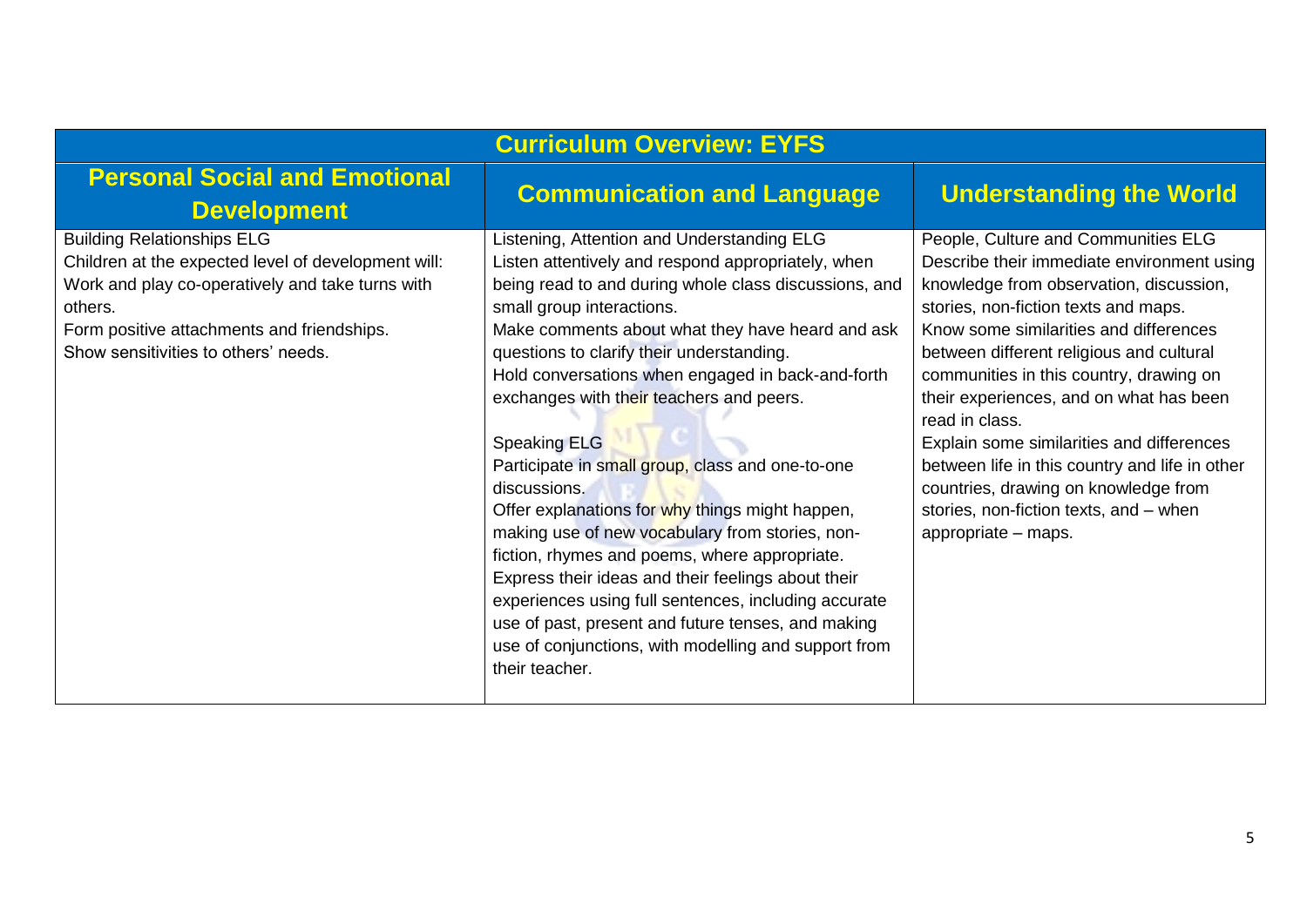|                     | <b>EYFS Core Knowledge - Children should know that</b>                                                                                                                                         |                                                                                                                                                                                                                                                                                                                                        |                                                                                                                                                                                                                                                                                                                                        |                                                                                                                                                                                                         |                    |                                                                                                                                                                                                                                                                                                                                      |  |  |
|---------------------|------------------------------------------------------------------------------------------------------------------------------------------------------------------------------------------------|----------------------------------------------------------------------------------------------------------------------------------------------------------------------------------------------------------------------------------------------------------------------------------------------------------------------------------------|----------------------------------------------------------------------------------------------------------------------------------------------------------------------------------------------------------------------------------------------------------------------------------------------------------------------------------------|---------------------------------------------------------------------------------------------------------------------------------------------------------------------------------------------------------|--------------------|--------------------------------------------------------------------------------------------------------------------------------------------------------------------------------------------------------------------------------------------------------------------------------------------------------------------------------------|--|--|
|                     | <b>Autumn 1</b>                                                                                                                                                                                | <b>Autumn 2</b>                                                                                                                                                                                                                                                                                                                        | <b>Spring 1</b>                                                                                                                                                                                                                                                                                                                        | <b>Spring 2</b>                                                                                                                                                                                         | <b>Summer 1</b>    | <b>Summer 2</b>                                                                                                                                                                                                                                                                                                                      |  |  |
| Year<br>$\mathsf R$ | The word God is a name.<br><b>Christians believe God is</b><br>the creator of the universe.<br><b>Christians believe God</b><br>made our wonderful world<br>and so we should look after<br>it. | Each person has a "birth-<br>day" and this is celebrated<br>on the day s/he was born<br><b>Celebrations are joyful</b><br>times<br>a celebration is often a time<br>to say "thank you"<br><b>That Christians celebrate</b><br>special festivals e.g.<br>Harvest, Christmas, Easter<br>That other religions have<br>different festivals | Assembly is a time to be<br>together<br>the important part of<br>assembly is an 'act of<br>worship'<br>Assembly is a time to<br>learn more about God,<br>ourselves and each other<br>Prayer is an important part<br>of assembly<br>Assembly can take place<br>in different places                                                      | Christians remember<br>Jesus' last week at<br>Easter<br>Jesus' name means<br>'He Saves'.<br><b>Christians believe</b><br>Jesus came to show<br>God's love.<br>Christians try to show<br>love to others. |                    | Each person has a<br>"birth-day" and this is<br>celebrated on the day<br>s/he was born<br>Celebrations are joyful<br>times<br>a celebration is often a<br>time to say "thank you"<br><b>That Christians</b><br>celebrate special<br>festivals e.g. Harvest,<br>Christmas, Easter<br>That other religions<br>have different festivals |  |  |
|                     |                                                                                                                                                                                                | <b>Christians believe God</b><br>came to Earth in human<br>form as Jesus.<br><b>Christians believe Jesus</b><br>came to show that all<br>people are precious and<br>special to God.                                                                                                                                                    | Church is a special<br>building for Christian<br>worship, and for everyone<br>the parish<br>church is a special place<br>to worship God<br>Each church school is<br>linked to a parish church<br>Each church school is a<br>part of that parish<br>community<br>That visitors from the<br>church community<br>contribute to our school |                                                                                                                                                                                                         | they ask Him today | That friendship is an<br>important part of life<br>There are stories<br>about friends of God in<br>the Old Testament<br><b>Christians believe God</b><br>is a friend to all who<br>ask him to be<br>Christians believe that<br>God still helps them<br>when they ask him                                                             |  |  |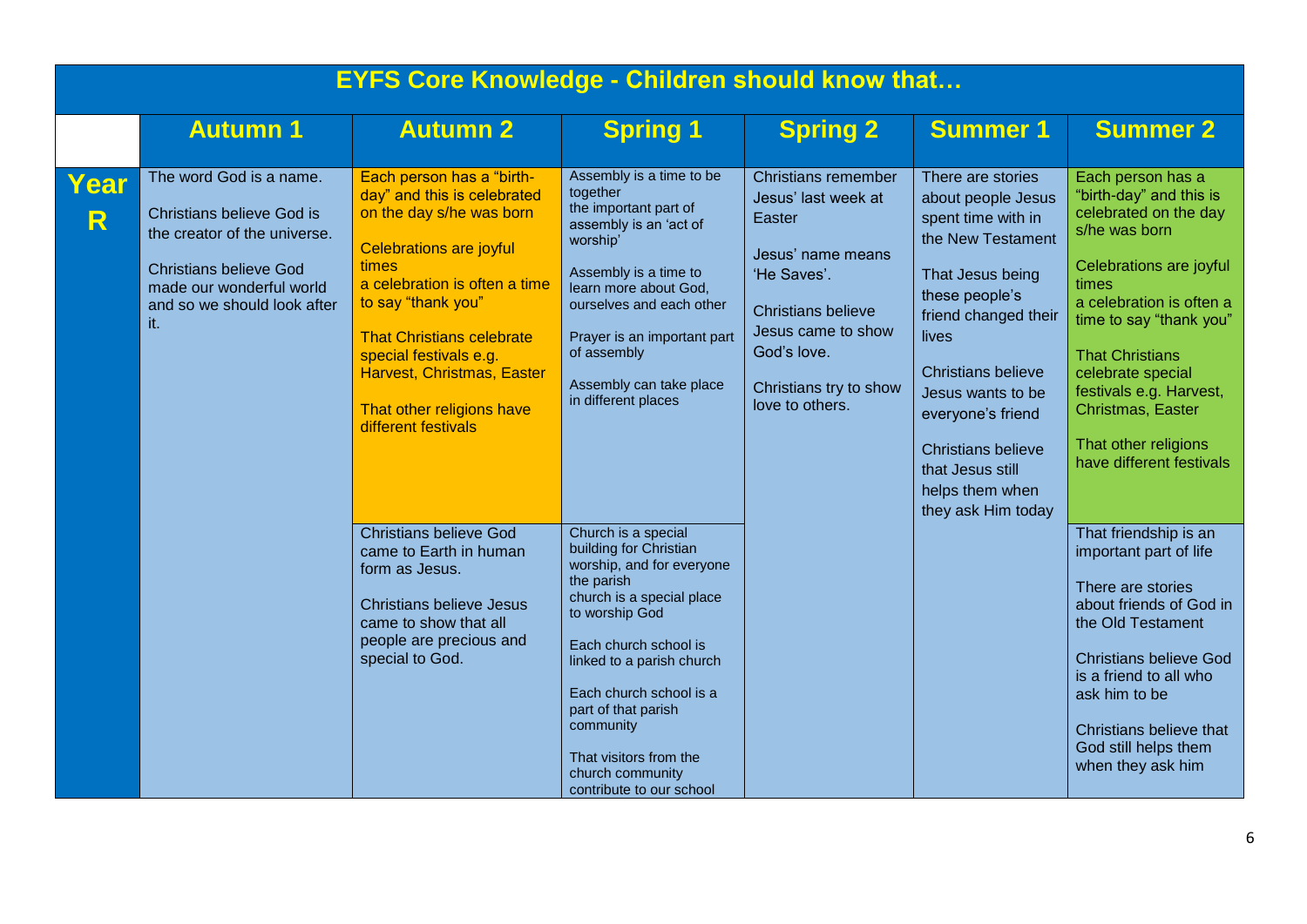By the end of EYFS children should have acquired the following skills in relation to RE. These skills should be displayed on the RE Working Wall and should be referred to during lessons as specific skills are taught and used.

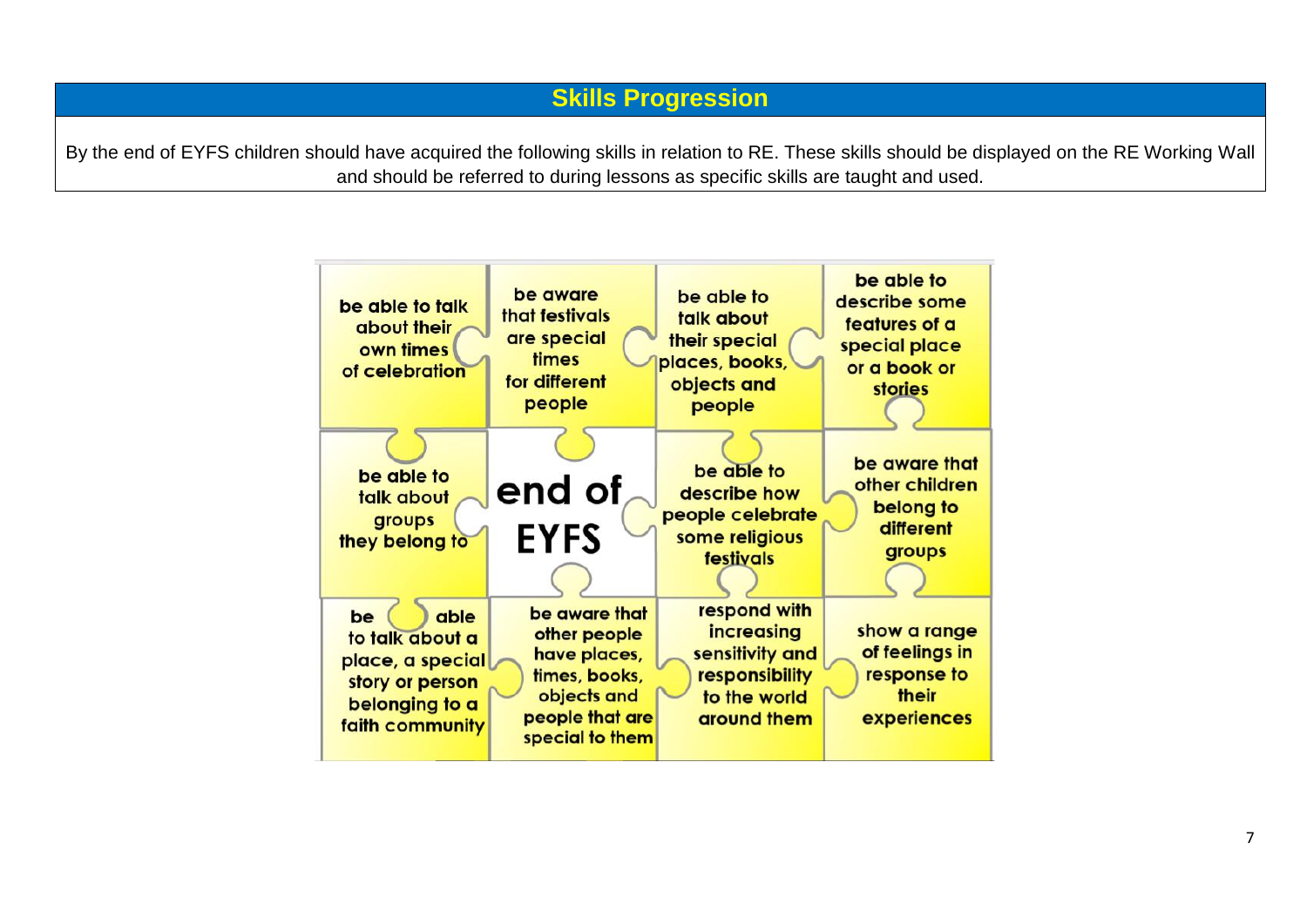### **RE – Statement of Entitlement and Birmingham Agreed Syllabus**

**From the Church of England RE Statement of Entitlement**

Aims and objectives

• To know about and understand Christianity as a diverse global living faith through the exploration of core beliefs using an approach that critically engages with biblical text.

• To gain knowledge and understanding of a range of religions and worldviews appreciating diversity, continuity and change within the religions and worldviews being studied.

• To engage with challenging questions of meaning and purpose raised by human existence and experience.

• To recognise the concept of religion and its continuing influence on Britain's cultural heritage and in the lives of individuals and societies in different times, cultures and places.

 $\sim$   $\sim$   $\sim$ 

• To explore their own religious, spiritual and philosophical ways living, believing and thinking.

| <b>KS1 and KS2 RE at Moseley C of E Primary School</b>                                                                                                                                                                                                                                                                                                                                                                                                                                                                                                                                                          |                                                                                                                                                                                                                                                                                                                                                                                                        |  |  |  |  |
|-----------------------------------------------------------------------------------------------------------------------------------------------------------------------------------------------------------------------------------------------------------------------------------------------------------------------------------------------------------------------------------------------------------------------------------------------------------------------------------------------------------------------------------------------------------------------------------------------------------------|--------------------------------------------------------------------------------------------------------------------------------------------------------------------------------------------------------------------------------------------------------------------------------------------------------------------------------------------------------------------------------------------------------|--|--|--|--|
| RE is taught through both the Understanding Christianity materials and units from the Surrey Agreed Syllabus. RE is divided into two distinct but<br>complementary areas: knowledge and understanding and expressing ideas, beliefs and insights.                                                                                                                                                                                                                                                                                                                                                               |                                                                                                                                                                                                                                                                                                                                                                                                        |  |  |  |  |
| Pupils should know about and understand religion (and, where appropriate,<br>non-religious worldviews), so that they can:                                                                                                                                                                                                                                                                                                                                                                                                                                                                                       | <b>Pupils should express ideas and insights about the nature, significance and</b><br>impact of religion and beliefs, so that they can:                                                                                                                                                                                                                                                                |  |  |  |  |
| • describe, explain and analyse beliefs, teachings and practices, recognising<br>the diversity which exists within and between religious and non-religious<br>communities and amongst individuals<br>• identify, investigate and respond to questions posed, and responses offered<br>by some of the sources of wisdom found in religions and worldviews<br>(including the key texts, the teachings of key leaders, and key thinkers from<br>different traditions and communities)<br>• appreciate and appraise the nature, significance and impact of different<br>ways of life and ways of expressing meaning | • explain reasonably their ideas about how beliefs, practices and forms of<br>expression influence individuals and communities<br>• express with increasing discernment their personal reflections and critical<br>responses to questions and teachings about identity, diversity, meaning and<br>value, including ethical issues<br>• appreciate and appraise varied dimensions of religion or belief |  |  |  |  |
|                                                                                                                                                                                                                                                                                                                                                                                                                                                                                                                                                                                                                 |                                                                                                                                                                                                                                                                                                                                                                                                        |  |  |  |  |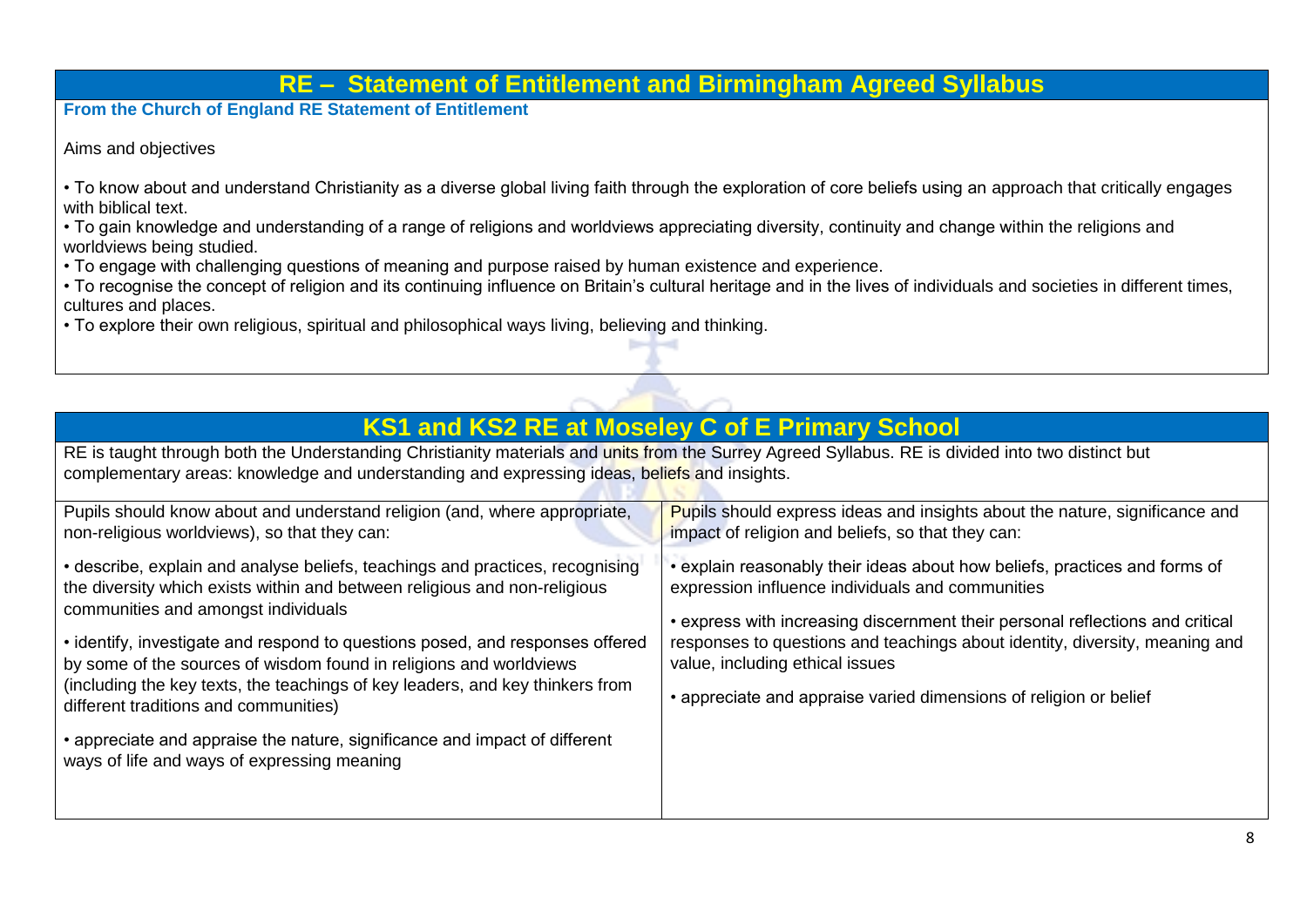## **Curriculum Overview: KS1**

In EYFS children have had opportunities to find out and learn about the world they live in. These experiences have included:

- Learning about themselves within the context of their school
- Learning about beliefs and cultures of others, including Christianity
- Visits to the church
- Encountering the celebration of different festivals
- Hearing stories from the Bible, and other cultural and religious traditions, as well as non-religious stories with morals that help them to related the things that different people believe.

During KS1 children develop their knowledge and understanding of the Christian faith, Judaism and Islam. Children will also develop important subject-specific and cross-curricular skills.

Throughout their learning in KS1 pupils should:

- Learn what Christians believe about God, the person of Jesus and the world around them, and be introduced to some things that Jews and Muslims believe
- Encounter and respond to a range of stories, artefacts and other religious materials, such as art and music
- Learn to recognise that peoples' beliefs are expressed in a variety of ways, and begin to use subject-specific vocabulary
- Begin to understand the importance and value of religion and belief, especially for other children, their families and the communities they belong to
- Ask relevant questions and develop a sense of wonder about the world, using their imagination
- Ask questions and express their own views about what is important to themselves and to others, valuing themselves, reflecting on their own feelings and experiences and developing a sense of belonging**JUNE 1876**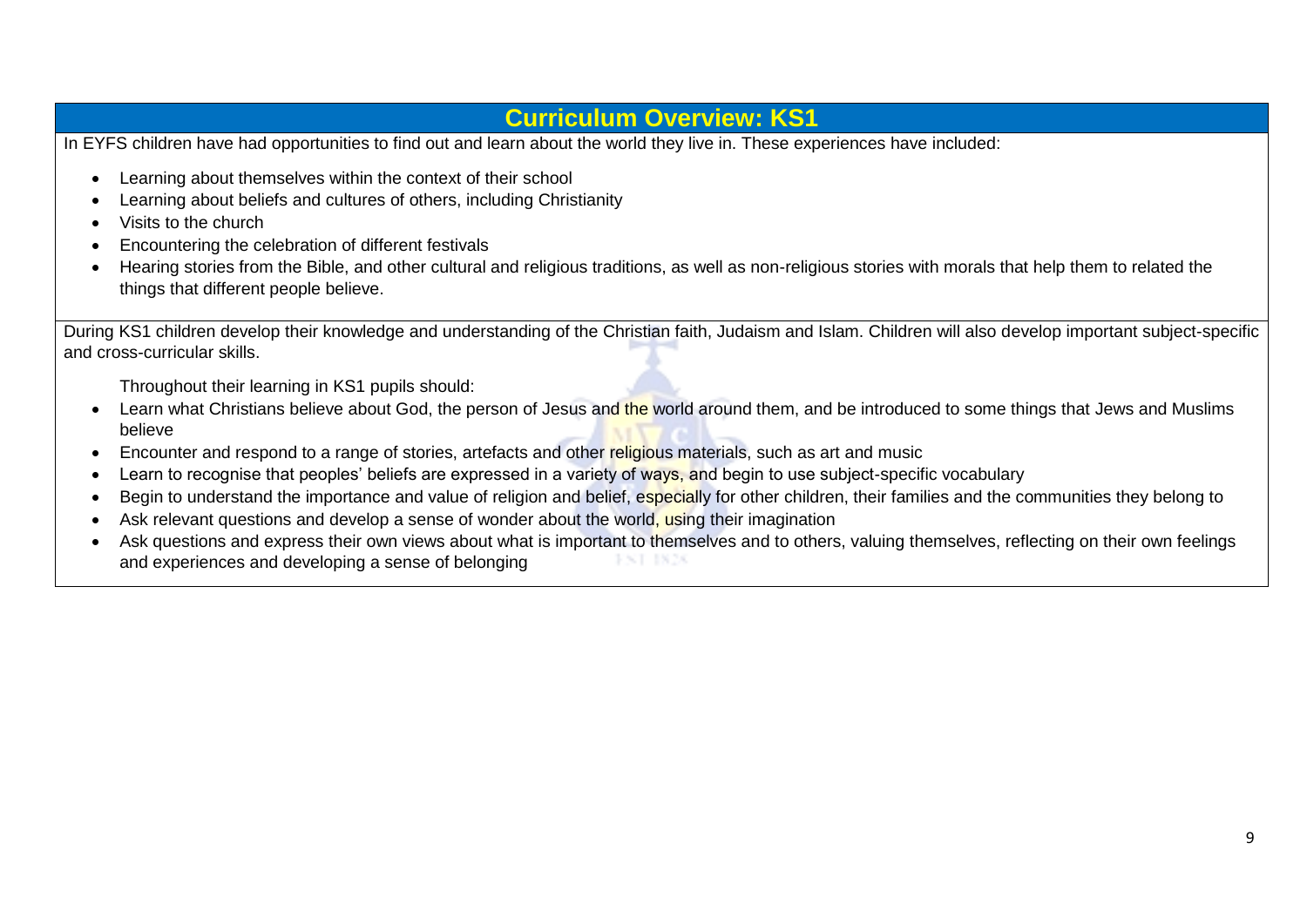|                             | <b>Progression through Core Christian Concepts (EYFS to KS1)</b>                                                                                                                             |                                                                                                                                                                                                                                                                                                                                                                                                                         |  |  |  |
|-----------------------------|----------------------------------------------------------------------------------------------------------------------------------------------------------------------------------------------|-------------------------------------------------------------------------------------------------------------------------------------------------------------------------------------------------------------------------------------------------------------------------------------------------------------------------------------------------------------------------------------------------------------------------|--|--|--|
|                             | By the end of EYFS pupils should know that:                                                                                                                                                  | By the end of KS1 pupils should know that:                                                                                                                                                                                                                                                                                                                                                                              |  |  |  |
| God                         |                                                                                                                                                                                              | • Christians believe in God, and that they find out about God in<br>the Bible.<br>Christians believe God is loving, kind, fair and also Lord and<br>$\bullet$<br>King; and there are some stories that show this.<br>Christians worship God and try to live in ways that please<br>him.                                                                                                                                 |  |  |  |
| <b>Creation</b><br>and Fall | The word God is a name.<br>$\bullet$<br>Christians believe God is Creator of the universe.<br>Christians believe God made our wonderful world and so we<br>should look after it.             | Christians believe that:<br>God created the universe.<br>The Earth and everything in it are important to God.<br>God has a unique relationship with human beings as their<br><b>Creator and Sustainer.</b><br>Humans should care for the world because it belongs to God.                                                                                                                                               |  |  |  |
| <b>Incarnation</b>          | Christians believe God came to Earth in human form as Jesus.<br>Christians believe Jesus came to show that all people are<br>precious and special to God.<br>FNT 1828                        | • Christians believe that Jesus is God and that he was born as<br>a baby in Bethlehem.<br>The Bible points out that his birth showed that he was<br>extraordinary (for example, he is worshipped as a king, in<br>Matthew) and that he came to bring good news (for example,<br>to the poor, in Luke).<br>Christians celebrate Jesus' birth, and Advent for Christians is<br>a time for getting ready for Jesus' coming |  |  |  |
| <b>Gospel</b>               |                                                                                                                                                                                              | • Christians believe Jesus brings good news for all people.<br>• For Christians, this good news includes being loved by God,<br>and being forgiven for bad things.<br>• Christians believe Jesus is a friend to the poor and<br>friendless.<br>• Christians believe Jesus' teachings make people think hard<br>about how to live and show them the right way                                                            |  |  |  |
| <b>Salvation</b>            | Christians remember Jesus' last week at Easter.<br>Jesus' name means 'He saves'.<br>Christians believe Jesus came to show God's love.<br>Christians try to show love to others.<br>$\bullet$ | • Easter is very important in the 'big story' of the Bible. Jesus<br>showed that he was willing to forgive all people, even for<br>putting him on the cross.<br>• Christians believe Jesus builds a bridge between God and                                                                                                                                                                                              |  |  |  |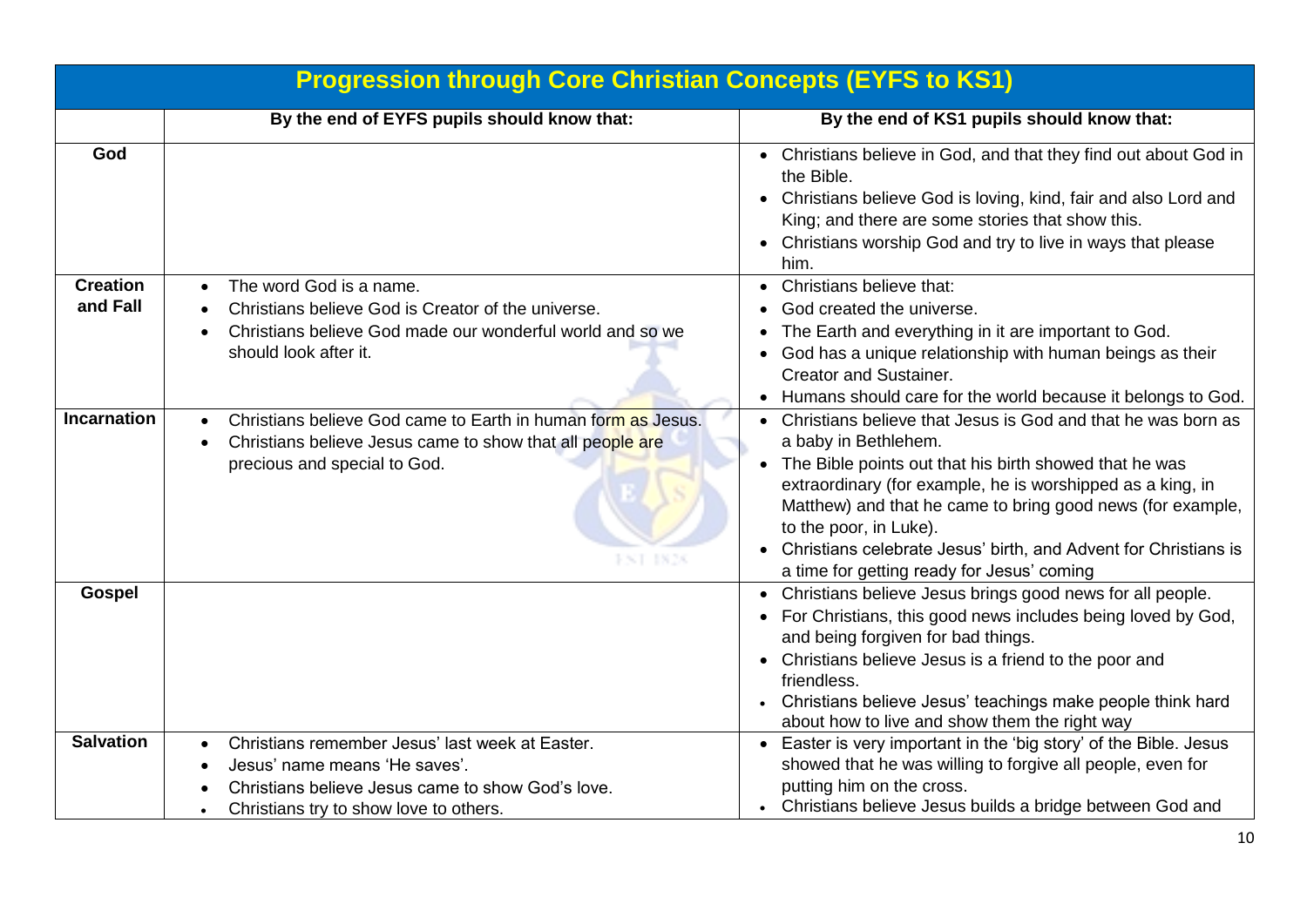|      | KS1 Core Knowledge - Children should know that                                                                                                                                                                                                                                                      |                                                                                                                                                                                                                                                                                                                                                                                                                                                                                                                                                                                                                                                                                                                                                                                                                                                                                                                                                                             |                                                                                                                                                                                                                                                                                                                   |                                                                                                                                                                                                                                                                                                                                                                                                                                                                                                                                                                                                                                                                                                                                                       |                                                                                                                                                                                                                                                                                                                                                                                                                                                                                                                                       |                                                                                                                                                                                                                                                                                                                                                                                                                                |  |  |
|------|-----------------------------------------------------------------------------------------------------------------------------------------------------------------------------------------------------------------------------------------------------------------------------------------------------|-----------------------------------------------------------------------------------------------------------------------------------------------------------------------------------------------------------------------------------------------------------------------------------------------------------------------------------------------------------------------------------------------------------------------------------------------------------------------------------------------------------------------------------------------------------------------------------------------------------------------------------------------------------------------------------------------------------------------------------------------------------------------------------------------------------------------------------------------------------------------------------------------------------------------------------------------------------------------------|-------------------------------------------------------------------------------------------------------------------------------------------------------------------------------------------------------------------------------------------------------------------------------------------------------------------|-------------------------------------------------------------------------------------------------------------------------------------------------------------------------------------------------------------------------------------------------------------------------------------------------------------------------------------------------------------------------------------------------------------------------------------------------------------------------------------------------------------------------------------------------------------------------------------------------------------------------------------------------------------------------------------------------------------------------------------------------------|---------------------------------------------------------------------------------------------------------------------------------------------------------------------------------------------------------------------------------------------------------------------------------------------------------------------------------------------------------------------------------------------------------------------------------------------------------------------------------------------------------------------------------------|--------------------------------------------------------------------------------------------------------------------------------------------------------------------------------------------------------------------------------------------------------------------------------------------------------------------------------------------------------------------------------------------------------------------------------|--|--|
|      | <b>Autumn 1</b>                                                                                                                                                                                                                                                                                     | <b>Autumn 2</b>                                                                                                                                                                                                                                                                                                                                                                                                                                                                                                                                                                                                                                                                                                                                                                                                                                                                                                                                                             | <b>Spring 1</b>                                                                                                                                                                                                                                                                                                   | <b>Spring 2</b>                                                                                                                                                                                                                                                                                                                                                                                                                                                                                                                                                                                                                                                                                                                                       | <b>Summer 1</b>                                                                                                                                                                                                                                                                                                                                                                                                                                                                                                                       | <b>Summer 2</b>                                                                                                                                                                                                                                                                                                                                                                                                                |  |  |
| Year | <b>Christians believe</b><br>that:<br>God created the<br>universe.<br>The Earth and<br>everything in it are<br>important to God.<br>God has a unique<br>relationship with<br>human beings as their<br>Creator and<br>Sustainer.<br>Humans should care<br>for the world because<br>it belongs to God | To consider why the world is a<br>place of wonder<br><b>Christians, Jews and Muslims all</b><br>believe that there is one God who<br>created the world and cares for all<br>people<br>The Bible, the Torah and the<br>Qur'an all contain stories about<br>creation<br>That non-religious people believe<br>different things about how the<br>world came to be<br>To evaluate how people have<br>spoiled the natural world<br>That many religious & non-<br>religious people show concern<br>about waste, greed and<br>environmental issues<br>Christians believe that Jesus is<br>God and that he was born as a<br>baby in Bethlehem.<br>The Bible points out that his birth<br>showed that he was extraordinary<br>(for example, he is worshipped as<br>a king, in Matthew) and that he<br>came to bring good news (for<br>example, to the poor, in Luke).<br>Christians celebrate Jesus' birth;<br>Advent for Christians is a time of<br>getting ready for Jesus' coming. | <b>Christians believe</b><br>in God, and that<br>they find out about<br>God in the Bible.<br><b>Christians believe</b><br>God is loving,<br>kind, fair and also<br>Lord and King;<br>and there are<br>some stories that<br>show this.<br>Christians worship<br>God and try to live<br>in ways that<br>please him. | That Christians call Jesus the 'Son<br>of God'<br>That Christians believe that Jesus is<br>both human and divine (God)<br>About the main events in Jesus' life<br>That Jesus performed miracles,<br>including healings<br>e.g. water into wine; feeding the<br>5000; calming the storm;<br>Bartimaeus; the paralysed man; the<br>sick girl; the ten lepers<br>That many people followed Jesus,<br>and still do now<br>Easter is very important in the 'big<br>story' of the Bible. Jesus showed<br>that he was willing to forgive all<br>people, even for putting him on the<br>cross.<br>Christians believe Jesus builds a<br>bridge between God and humans.<br>Christians believe Jesus rose from<br>the dead, giving people hope of a<br>new life. | <b>That Muslims believe</b><br>in one God, Allah<br>That Allah is the<br><b>Arabic name for God</b><br>the Creator and has<br>ninety-nine beautiful<br>names that reflect<br>aspects of his<br>character<br><b>That Muslims believe</b><br>that:<br>any thought or action<br>can be a prayer<br>they should be ritually<br>clean** before they<br>pray and can pray<br>anywhere as long as it<br>is clean<br>they should face<br>Makkah when they<br>pray<br>different physical<br>positions in prayer<br>help them focus on<br>Allah | That Muslims believe in<br>one God, Allah<br><b>That Allah:</b><br>is the Arabic name for God<br>the Creator has ninety-<br>nine beautiful names that<br>reflect aspects of his<br>character<br>That Muhammad (pbuh*):<br>is a prophet and the last<br>messenger of Allah in<br>Islam<br>That the Qur'an:<br>is the special book for<br>Muslims and is written in<br>Arabic<br>contains the holy words of<br>Allah to Muhammad |  |  |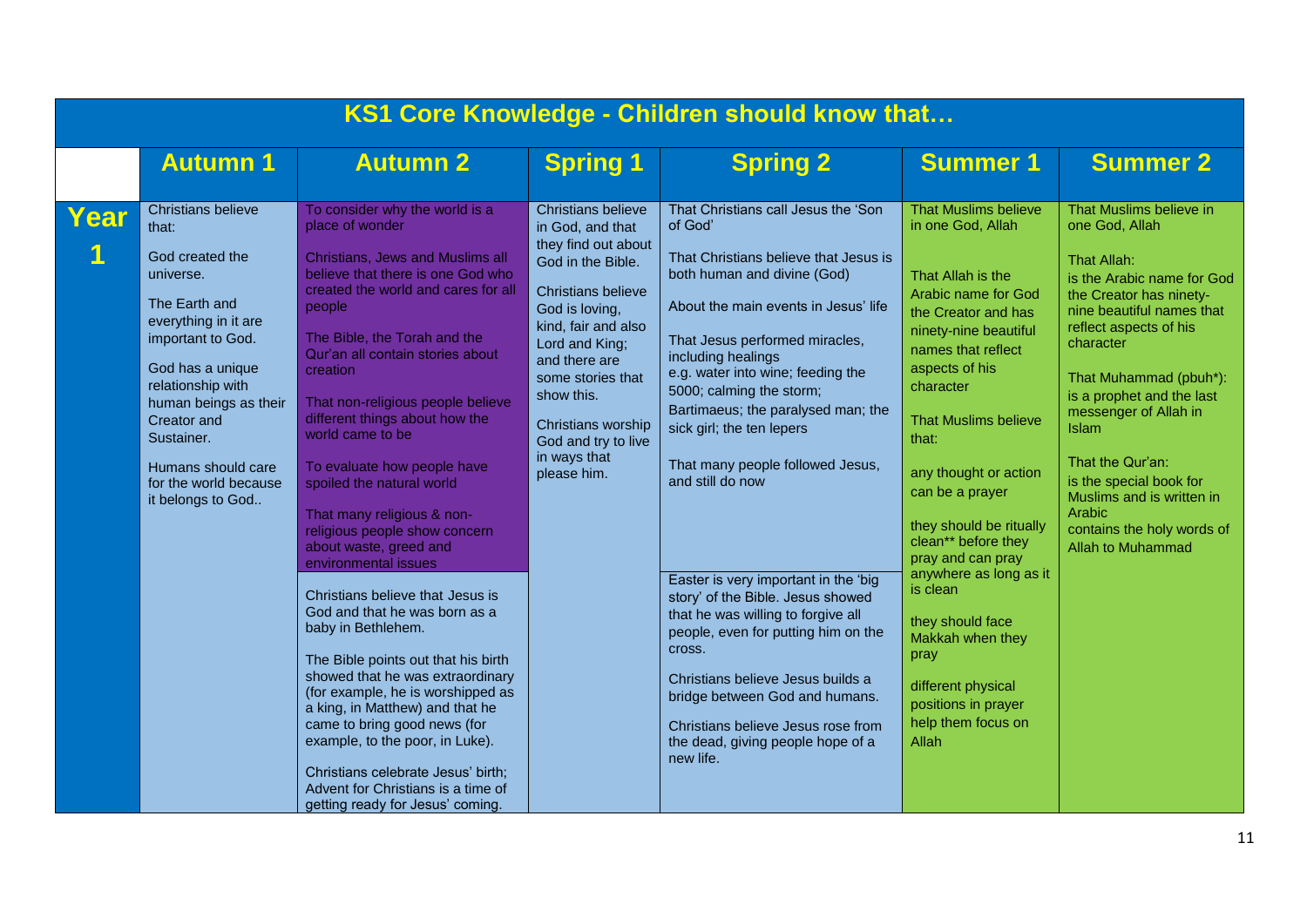| Year | That Sunday is the<br>special holy day for<br><b>Christians</b><br><b>That Christians show</b><br>God is important to<br>them through worship<br>About what happens<br>in a church service on<br>Sundays and how<br>elements are<br>connected with<br>worship of God<br>There are other acts<br>of worship ('services')<br>held in church e.g.<br>christenings /<br>baptisms; weddings;<br>funerals etc.<br>That the church is an<br>important building for<br>the local community<br>as well as the people<br>who worship there | Christians believe that Jesus is<br>God and that he was born as a<br>baby in Bethlehem.<br>The Bible points out that his birth<br>showed he was extraordinary (for<br>example, he is worshipped as a<br>king, in Matthew) and that he<br>came to bring good news (for<br>example, to the poor, in Luke).<br>Christians celebrate Jesus' birth;<br>Advent for Christians is a time of<br>getting ready for Jesus' coming. | Christians believe<br>Jesus brings good<br>news for all<br>people.<br>For Christians,<br>this good news<br>includes being<br>loved by God, and<br>being forgiven for<br>bad things.<br><b>Christians believe</b><br>Jesus is a friend<br>to the poor and<br>friendless.<br>Christians believe<br>Jesus' teachings<br>make people think<br>hard about how to<br>live and show<br>them the right<br>way. | Easter is very important in the 'big<br>story' of the Bible. Jesus showed<br>that he was willing to forgive all<br>people, even for putting him on the<br>cross.<br>Christians believe Jesus builds a<br>bridge between God and humans.<br>Christians believe Jesus rose again,<br>giving people hope of a new life. | What it means to treat<br>something with<br><b>respect</b><br>The Torah is the<br>Jewish holy book and<br>contains rules for<br>Jews to live by<br>The Torah is in the<br>form of a scroll and is<br>written in Hebrew<br>The Torah can also be<br>found in the Old<br><b>Testament section of</b><br>the Bible<br>The synagogue is the<br>place where Jews go<br>to learn, worship God<br>and be together as a<br>community, and is<br>where the Torah is<br>kept<br>Light is a symbol for<br>God's presence in the<br>synagogue | <b>That families celebrate</b><br>special times in many<br>different ways<br><b>That Shabbat and the</b><br>Friday night meal are an<br>important part of Jewish<br>family life and help Jewish<br>families to feel closer to<br>God<br><b>Shabbat lasts from sunset</b><br>on Friday to sunset on<br>Saturday, and that there<br>are symbols that mark its<br>beginning and its end<br>Shabbat is a time of rest<br>and recalls how God<br>rested on the seventh day<br>after creation |
|------|----------------------------------------------------------------------------------------------------------------------------------------------------------------------------------------------------------------------------------------------------------------------------------------------------------------------------------------------------------------------------------------------------------------------------------------------------------------------------------------------------------------------------------|--------------------------------------------------------------------------------------------------------------------------------------------------------------------------------------------------------------------------------------------------------------------------------------------------------------------------------------------------------------------------------------------------------------------------|--------------------------------------------------------------------------------------------------------------------------------------------------------------------------------------------------------------------------------------------------------------------------------------------------------------------------------------------------------------------------------------------------------|----------------------------------------------------------------------------------------------------------------------------------------------------------------------------------------------------------------------------------------------------------------------------------------------------------------------|-----------------------------------------------------------------------------------------------------------------------------------------------------------------------------------------------------------------------------------------------------------------------------------------------------------------------------------------------------------------------------------------------------------------------------------------------------------------------------------------------------------------------------------|-----------------------------------------------------------------------------------------------------------------------------------------------------------------------------------------------------------------------------------------------------------------------------------------------------------------------------------------------------------------------------------------------------------------------------------------------------------------------------------------|
|------|----------------------------------------------------------------------------------------------------------------------------------------------------------------------------------------------------------------------------------------------------------------------------------------------------------------------------------------------------------------------------------------------------------------------------------------------------------------------------------------------------------------------------------|--------------------------------------------------------------------------------------------------------------------------------------------------------------------------------------------------------------------------------------------------------------------------------------------------------------------------------------------------------------------------------------------------------------------------|--------------------------------------------------------------------------------------------------------------------------------------------------------------------------------------------------------------------------------------------------------------------------------------------------------------------------------------------------------------------------------------------------------|----------------------------------------------------------------------------------------------------------------------------------------------------------------------------------------------------------------------------------------------------------------------------------------------------------------------|-----------------------------------------------------------------------------------------------------------------------------------------------------------------------------------------------------------------------------------------------------------------------------------------------------------------------------------------------------------------------------------------------------------------------------------------------------------------------------------------------------------------------------------|-----------------------------------------------------------------------------------------------------------------------------------------------------------------------------------------------------------------------------------------------------------------------------------------------------------------------------------------------------------------------------------------------------------------------------------------------------------------------------------------|

 $\rm FST$  1828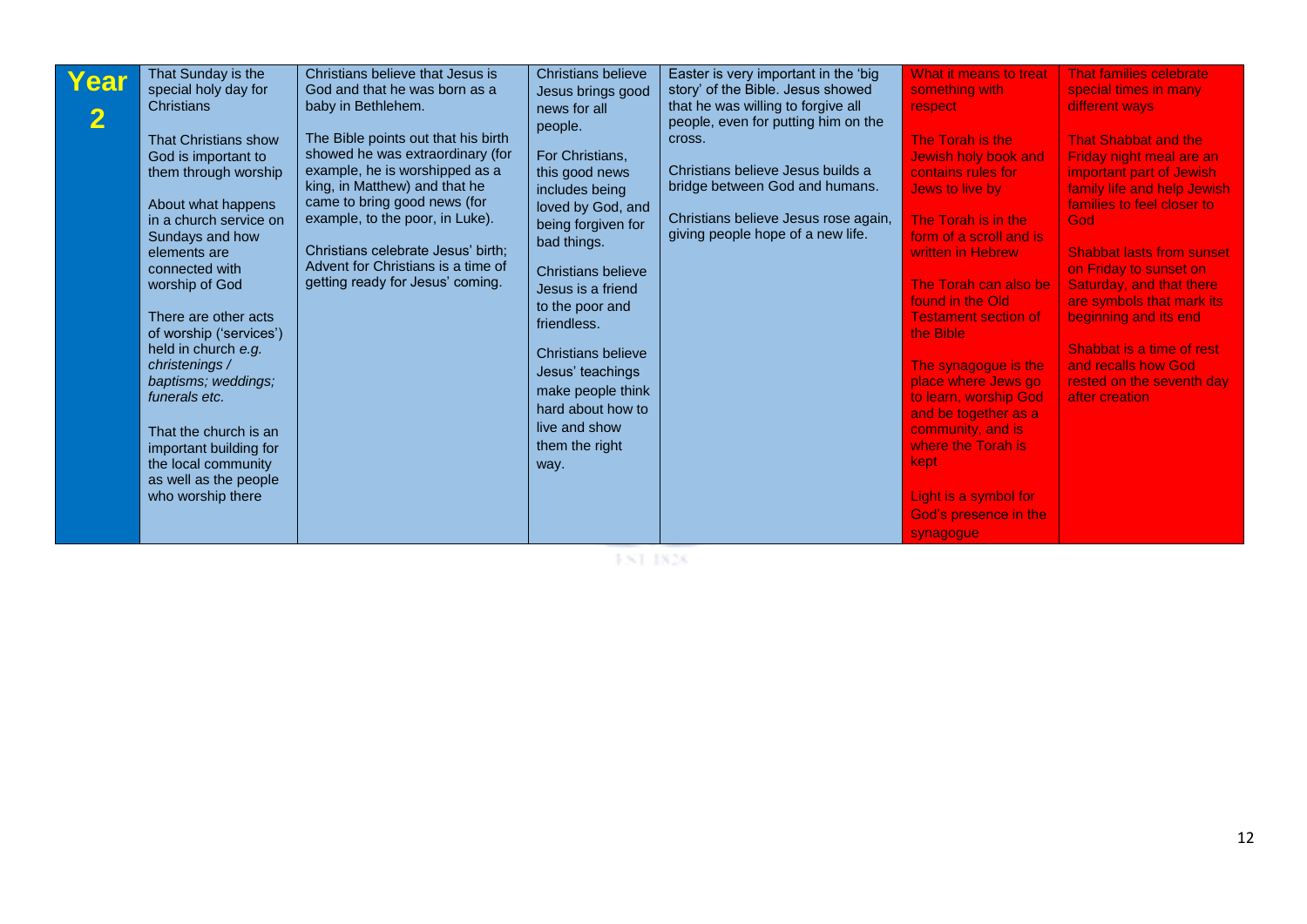By the end of KS1 children should have acquired the following skills in relation to RE. These skills should be displayed on the RE Working Wall and should be referred to during lessons as specific skills are taught and used.

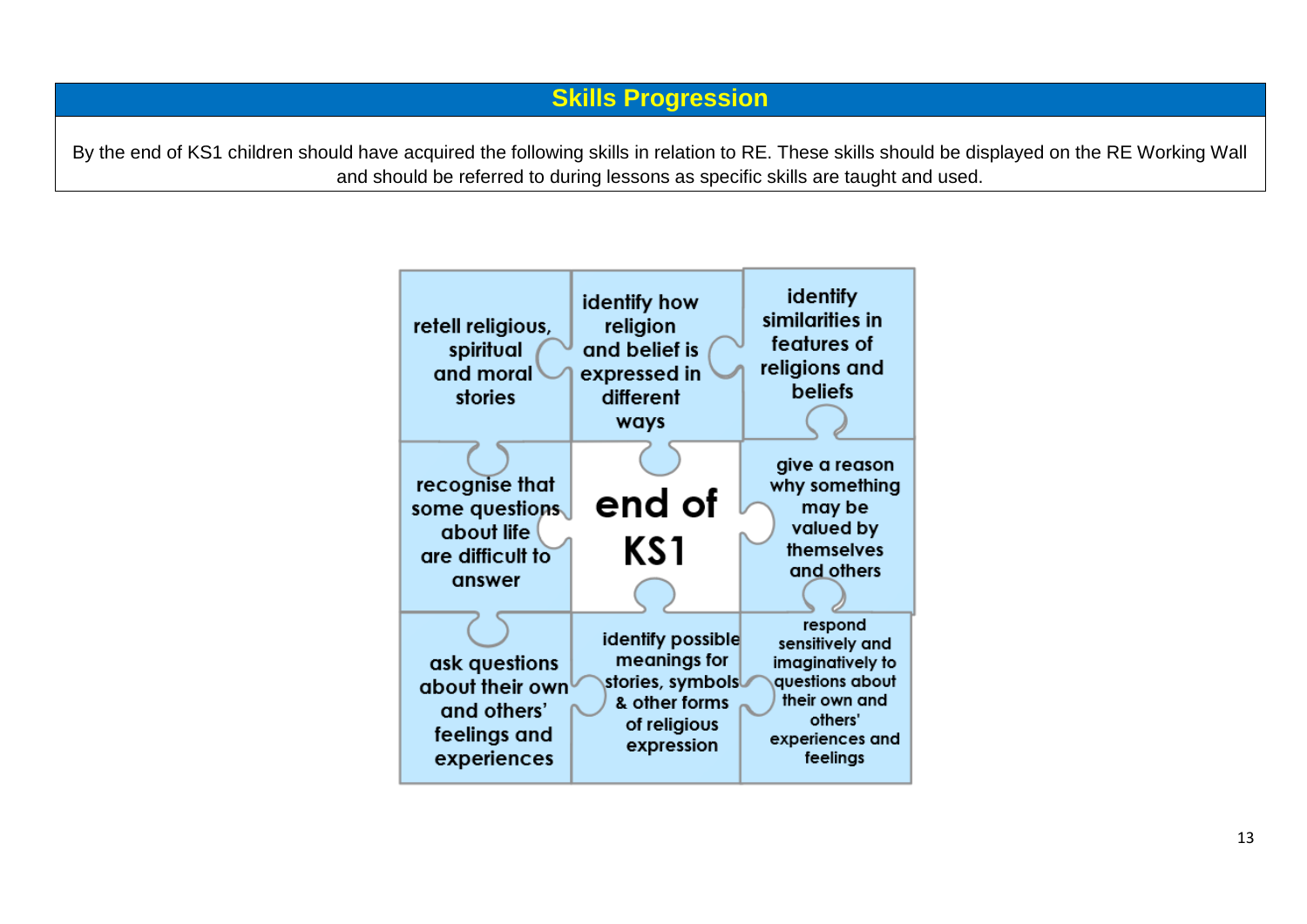### **Curriculum Overview: KS2**

 In KS1 children will have explored aspects of Christianity and been introduced to Judaism and Islam, through encountering and responding to a rang of stories, artefacts and religious materials, such as art and music, and through meeting people from different faith communities through visits to the Church, Jewish Temple and Mosque.

During KS2 children should extend their knowledge of Christianity, Judaism and Islam, and be introduced to aspects of Hinduism, Sikhism and Buddhism, recognising the impact of religion and belief locally (including within their own school), nationally and globally. They will also consider moral, ethical and philosophical issues, and also encounter non-religious belief systems. During KS2 children will further develop important subject-specific and cross-curricular skills. Pupils should be encouraged to make links between different aspects to their learning in RE, utilising higher level thinking skills and creating opportunities for greater progress and challenge in RE.

Throughout their learning in KS2 children should:

- Express their own ideas in response to the materials they engage with, selecting examples and giving reasons to support their ideas and views
- Make connections between different aspects of religion and belief and consider the different forms of expression
- Consider the beliefs, teaching, practices and ways of life central to religion, and belief
- Be introduced to an extended range of sacred texts and other sources and consider their meanings
- Recognise diversity, learning about similarities and differences both within and between religions and beliefs, and the importance of dialogue between them
- Extend the range and use of subject-specific vocabulary
- Recognise the challenges involved in distinguishing between ideas of right and wrong, and valuing what is good and true
- Communicate their ideas, recognising other people's viewpoints
- Consider their own beliefs and values and those of others in light of their learning in religious education

**FNT IN26**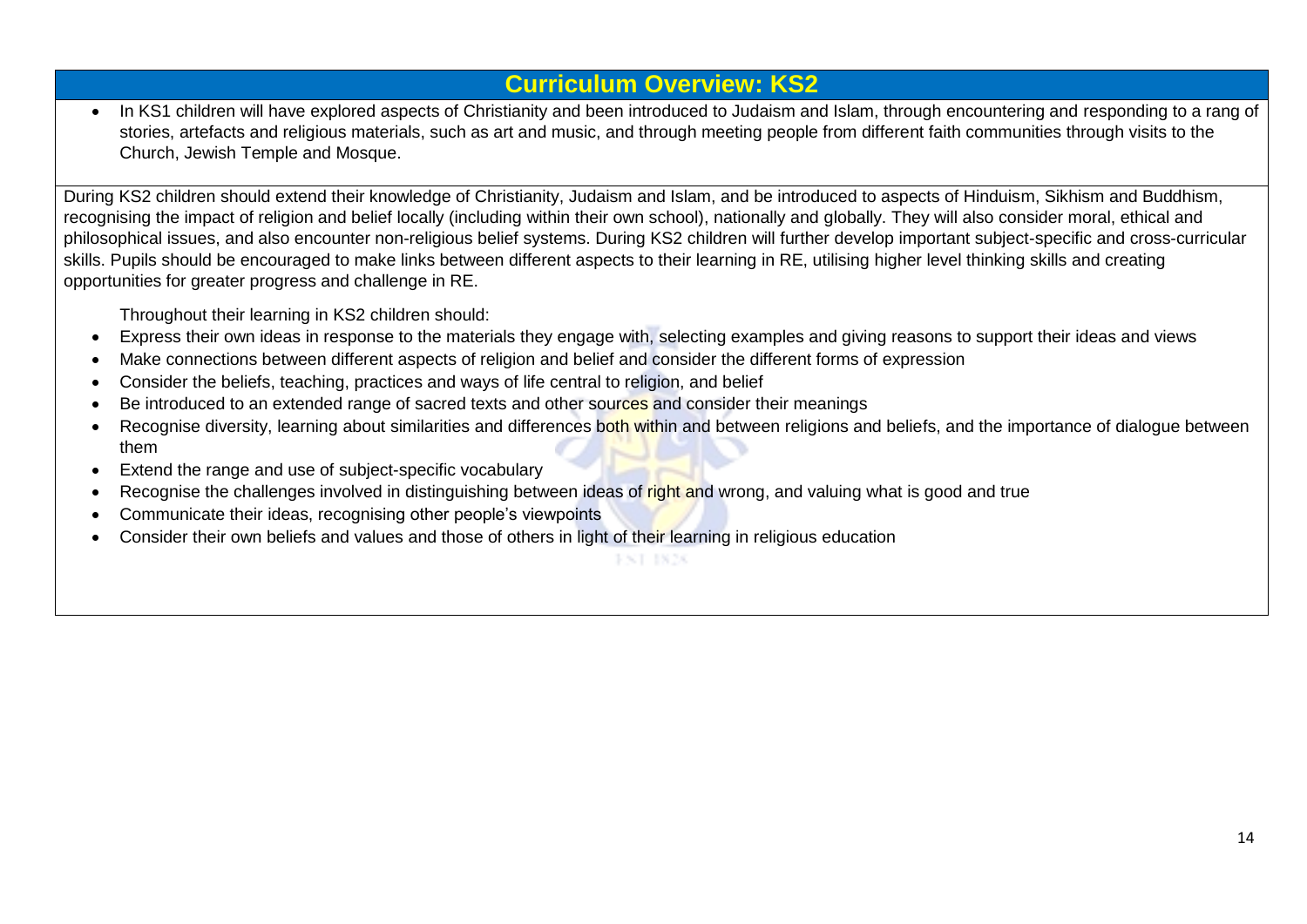|                             | <b>Progression through Core Christian Concepts (KS1 to Lower KS2)</b>                                                                                                                                                                                                                                     |                                                                                                                                                                                                                                                                                                                                                                                                                                                                                                                                                                                                                                                                                                                                                                                            |
|-----------------------------|-----------------------------------------------------------------------------------------------------------------------------------------------------------------------------------------------------------------------------------------------------------------------------------------------------------|--------------------------------------------------------------------------------------------------------------------------------------------------------------------------------------------------------------------------------------------------------------------------------------------------------------------------------------------------------------------------------------------------------------------------------------------------------------------------------------------------------------------------------------------------------------------------------------------------------------------------------------------------------------------------------------------------------------------------------------------------------------------------------------------|
|                             | By the end of KS1 pupils should know that:                                                                                                                                                                                                                                                                | By the end of Lower KS2 pupils should know that:                                                                                                                                                                                                                                                                                                                                                                                                                                                                                                                                                                                                                                                                                                                                           |
| God                         | Christians believe in God, and that they find out about God in the<br>Bible.<br>Christians believe God is loving, kind, fair and also Lord and King;<br>and there are some stories that show this.<br>Christians worship God and try to live in ways that please him.<br>$\bullet$                        | Christians believe God is Trinity: Father, Son and Holy<br>Spirit.<br>Christians believe The Father creates; he sends the Son<br>who saves his people; the Son sends the Holy Spirit to his<br>followers.<br>Christians find that understanding God is challenging;<br>people spend their whole lives learning more and more<br>about God.<br>Christians really want to try to understand God better and<br>so try to describe God using symbols, similes and<br>metaphors, in song, story, poems and art.<br>Christians worship God as Trinity. It is a huge idea to<br>grasp and Christians have created art to help to express<br>this belief.<br>Christians believe the Holy Spirit is God's power at work in<br>the world and in their lives today, enabling them to follow<br>Jesus. |
| <b>Creation</b><br>and Fall | Christians believe that:<br>$\bullet$<br>God created the universe.<br>$\bullet$<br>The Earth and everything in it are important to God.<br>God has a unique relationship with human beings as their Creator<br>$\bullet$<br>and Sustainer.<br>Humans should care for the world because it belongs to God. | God the Creator cares for the creation, including human<br>beings.<br>As human beings are part of God's good creation, they do<br>best when they listen to God.<br>The Bible shows that God wants to help people to be<br>close to him - he keeps his relationship with them, gives<br>them guidelines on good ways to live (such as the Ten<br>Commandments).<br>[Building block from EYFS: Christians believe God made<br>our wonderful world and so we should look after it.]                                                                                                                                                                                                                                                                                                           |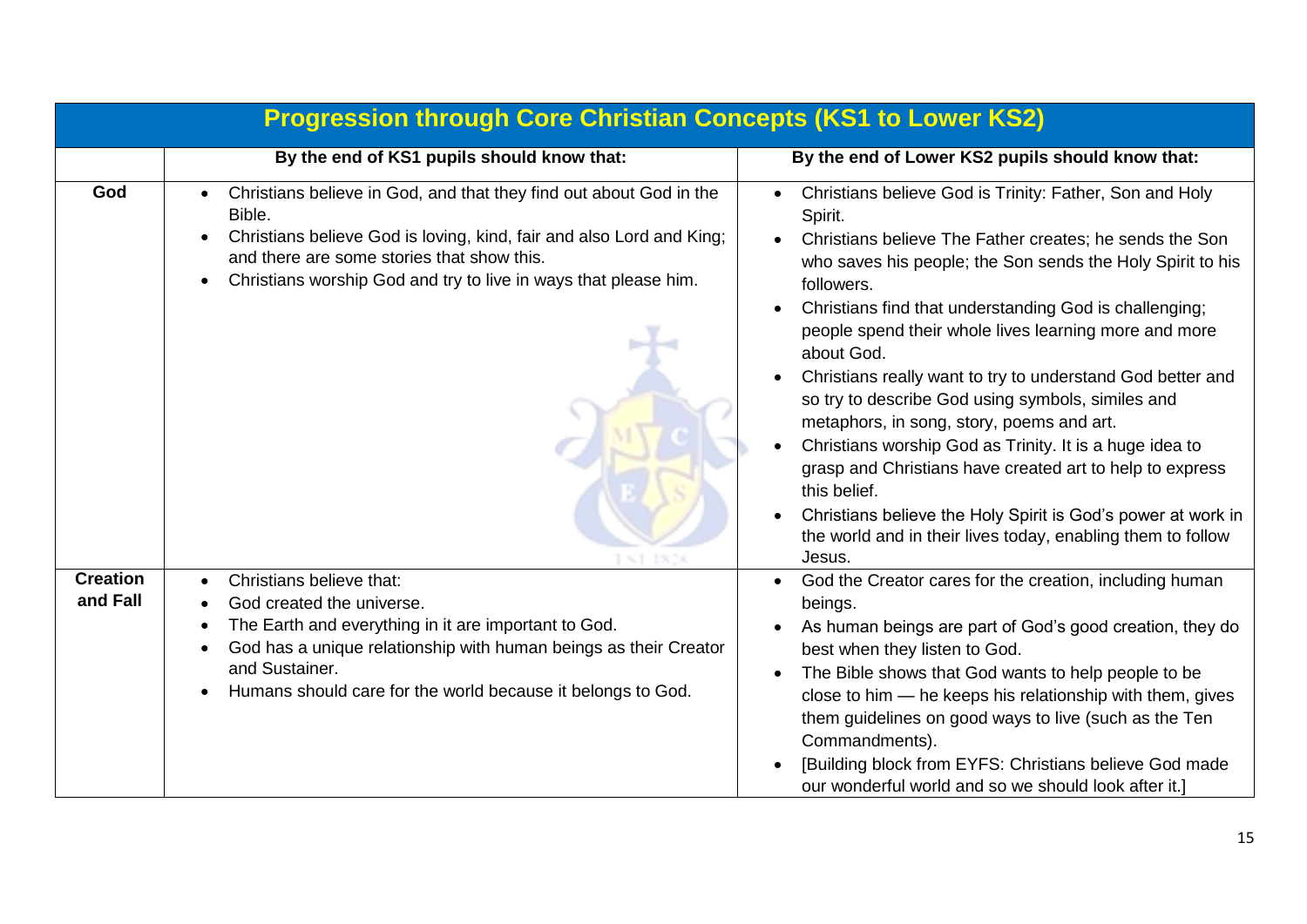| People of<br>God   |                                                                                                                                                                                                                                                                                                                                                                                                                                        | The Old Testament tells the story of a particular group of<br>people, the children of Israel known as the People of God<br>- and their relationship with God.<br>The People of God try to live in the way God wants,<br>following his commands and worshipping him.<br>They believe he promises to stay with them and Bible<br>stories show how God keeps his promises.                                                                                                                                                                                                                                                                                                                                                                                                                    |
|--------------------|----------------------------------------------------------------------------------------------------------------------------------------------------------------------------------------------------------------------------------------------------------------------------------------------------------------------------------------------------------------------------------------------------------------------------------------|--------------------------------------------------------------------------------------------------------------------------------------------------------------------------------------------------------------------------------------------------------------------------------------------------------------------------------------------------------------------------------------------------------------------------------------------------------------------------------------------------------------------------------------------------------------------------------------------------------------------------------------------------------------------------------------------------------------------------------------------------------------------------------------------|
| <b>Incarnation</b> | Christians believe that Jesus is God and that he was born as a<br>baby in Bethlehem.<br>The Bible points out that his birth showed that he was<br>extraordinary (for example, he is worshipped as a king, in<br>Matthew) and that he came to bring good news (for example, to<br>the poor, in Luke).<br>Christians celebrate Jesus' birth, and Advent for Christians is a<br>time for getting ready for Jesus' coming<br>1828<br>F ST. | Christians believe God is Trinity: Father, Son and Holy<br>Spirit.<br>Christians believe The Father creates; he sends the Son<br>who saves his people; the Son sends the Holy Spirit to his<br>followers.<br>Christians find that understanding God is challenging;<br>people spend their whole lives learning more and more<br>about God.<br>Christians really want to try to understand God better and<br>so try to describe God using symbols, similes and<br>metaphors, in song, story, poems and art.<br>Christians worship God as Trinity. It is a huge idea to<br>grasp and Christians have created art to help to express<br>this belief.<br>Christians believe the Holy Spirit is God's power at work in<br>the world and in their lives today, enabling them to follow<br>Jesus. |
| <b>Gospel</b>      | Christians believe Jesus brings good news for all people.<br>For Christians, this good news includes being loved by God, and<br>being forgiven for bad things.<br>Christians believe Jesus is a friend to the poor and friendless.<br>Christians believe Jesus' teachings make people think hard about<br>how to live and show them the right way                                                                                      | Christians believe Jesus challenges everyone about how<br>to live - he sets the example for loving God and your<br>neighbour, putting others first.<br>Jesus shows love and forgiveness to unlikely people.<br>Christians try to be like Jesus - they want to know him<br>better and better.<br>Christians try to put his teaching and example into practice<br>in lots of ways, from church worship to social justice.                                                                                                                                                                                                                                                                                                                                                                    |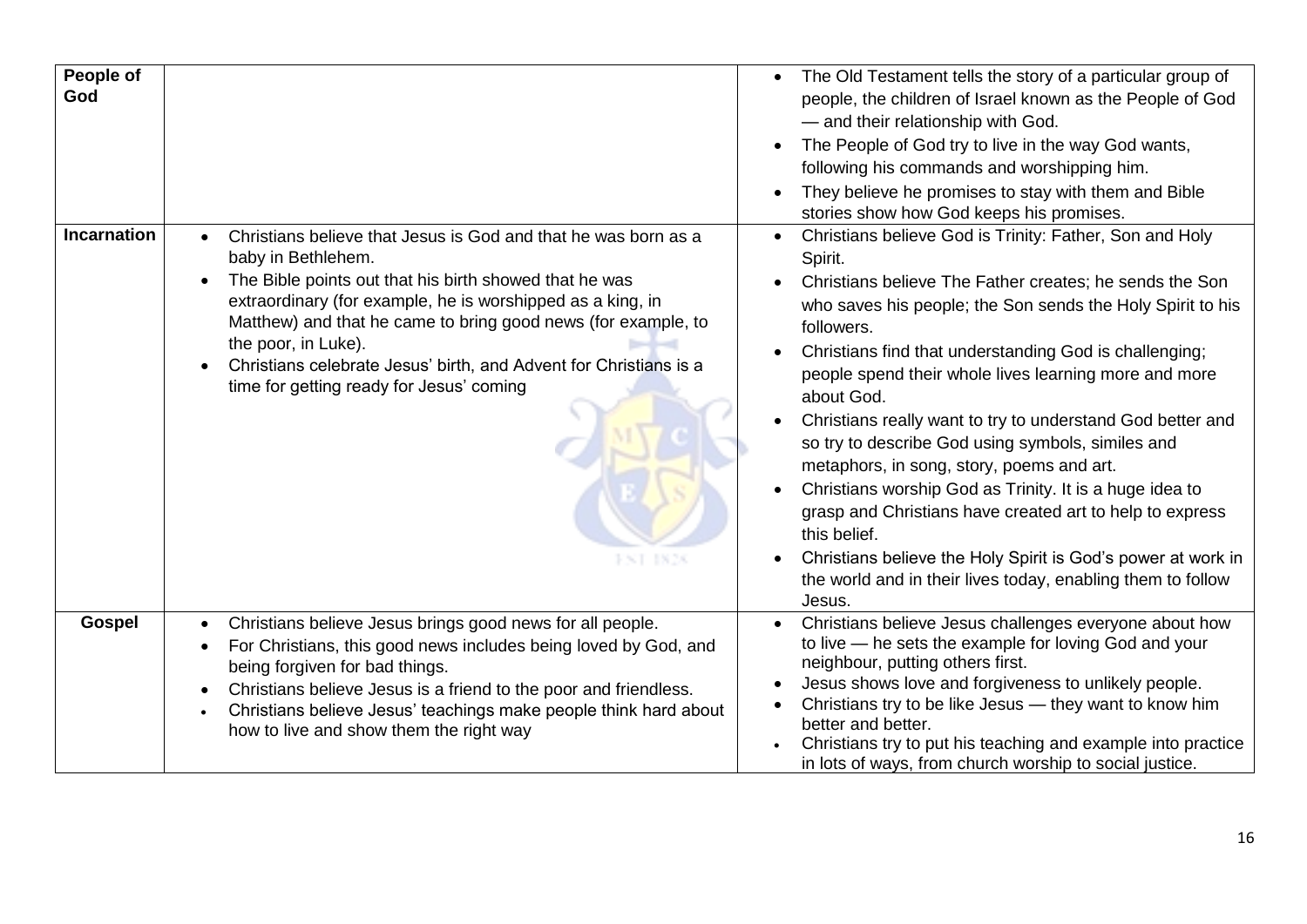| <b>Salvation</b><br>Easter is very important in the 'big story' of the Bible. Jesus<br>showed that he was willing to forgive all people, even for putting<br>him on the cross.<br>Christians believe Jesus builds a bridge between God and | Christians see Holy Week as the culmination of Jesus'<br>earthly life, leading to his death and resurrection.<br>The various events of Holy Week, such as the Last<br>Supper, were important in showing the disciples what<br>Jesus came to earth to do.<br>Christians today trust that Jesus really did rise from the<br>dead, and so is still alive today.<br>Christians remember and celebrate Jesus' last                                                                                                                                                                                                                                                                                     |
|--------------------------------------------------------------------------------------------------------------------------------------------------------------------------------------------------------------------------------------------|---------------------------------------------------------------------------------------------------------------------------------------------------------------------------------------------------------------------------------------------------------------------------------------------------------------------------------------------------------------------------------------------------------------------------------------------------------------------------------------------------------------------------------------------------------------------------------------------------------------------------------------------------------------------------------------------------|
| Kingdom<br>of God                                                                                                                                                                                                                          | Christians believe that Jesus inaugurated the 'Kingdom of<br>God' - i.e. Jesus' whole life was a demonstration of his<br>belief that God is King, not just in heaven but here and<br>now ('Your kingdom come, your will be done on earth as it<br>is in heaven').<br>Christians believe Jesus is still alive, and rules in their<br>hearts and lives by the Holy Spirit, if they let him.<br>Christians believe that after Jesus returned to be with God<br>the Father, he sent the Holy Spirit at Pentecost to help the<br>Church to make Jesus' invisible Kingdom visible by living<br>lives that reflect the love of God.<br>Christians celebrate Pentecost as the beginning of the<br>Church. |

**FST IN28**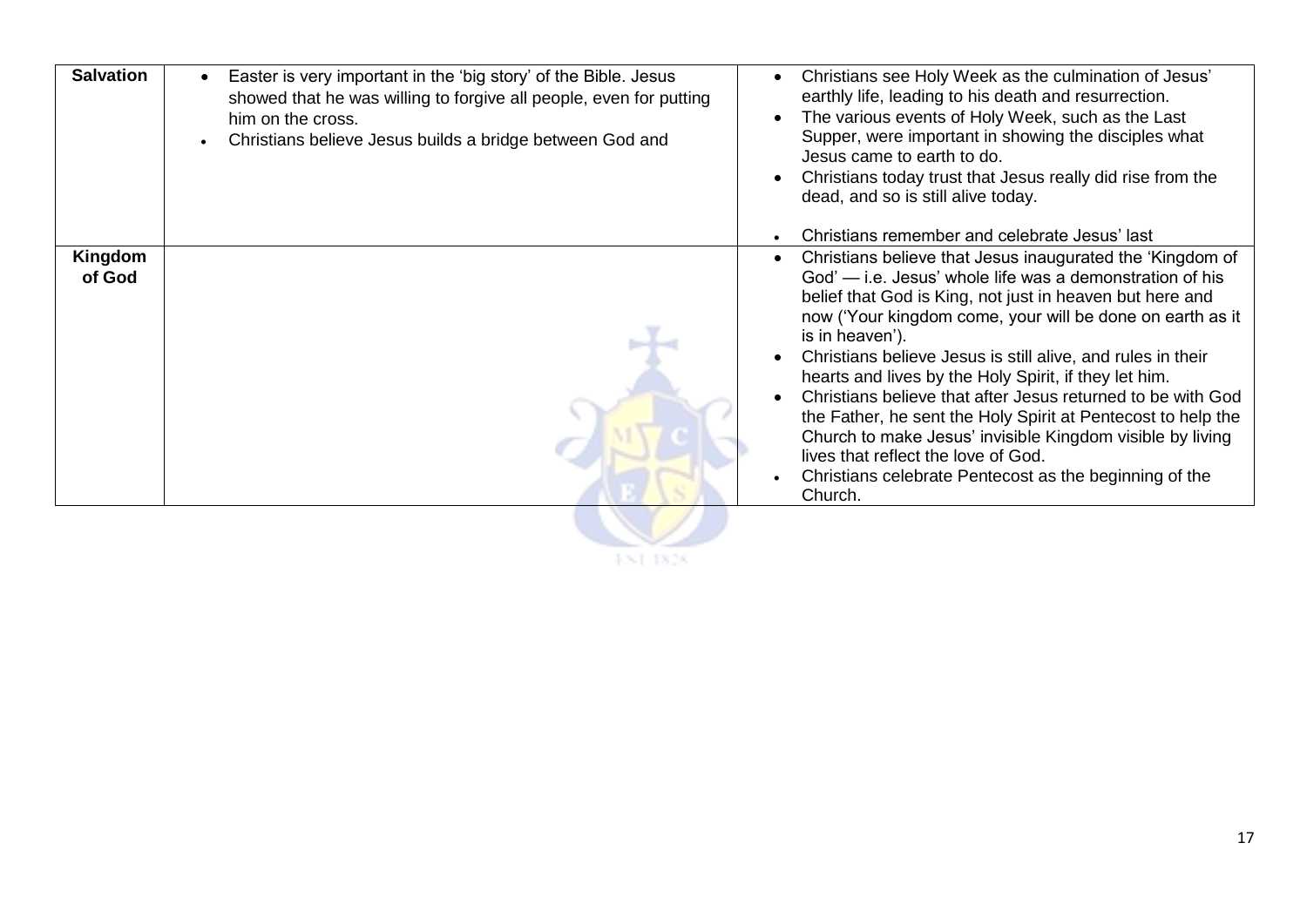|           | Lower KS2 Core Knowledge - Children should know that                                                                                                                                                                                                                                                                                                                                                                                                                                             |                                                                                                                                                                                                                                                                                                                                                                                                                                                                                     |                                                                                                                                                                                                                                                                                                                                                                                                                                                                                                                                  |                                                                                                                                                                                                                                                                                                                                                                                                                             |                                                                                                                                                                                                                                                                                                                                                                                                             |                                                                                                                                                                                                                                                                                                                                                                                                                                                                                                              |  |  |
|-----------|--------------------------------------------------------------------------------------------------------------------------------------------------------------------------------------------------------------------------------------------------------------------------------------------------------------------------------------------------------------------------------------------------------------------------------------------------------------------------------------------------|-------------------------------------------------------------------------------------------------------------------------------------------------------------------------------------------------------------------------------------------------------------------------------------------------------------------------------------------------------------------------------------------------------------------------------------------------------------------------------------|----------------------------------------------------------------------------------------------------------------------------------------------------------------------------------------------------------------------------------------------------------------------------------------------------------------------------------------------------------------------------------------------------------------------------------------------------------------------------------------------------------------------------------|-----------------------------------------------------------------------------------------------------------------------------------------------------------------------------------------------------------------------------------------------------------------------------------------------------------------------------------------------------------------------------------------------------------------------------|-------------------------------------------------------------------------------------------------------------------------------------------------------------------------------------------------------------------------------------------------------------------------------------------------------------------------------------------------------------------------------------------------------------|--------------------------------------------------------------------------------------------------------------------------------------------------------------------------------------------------------------------------------------------------------------------------------------------------------------------------------------------------------------------------------------------------------------------------------------------------------------------------------------------------------------|--|--|
|           | <b>Autumn 1</b>                                                                                                                                                                                                                                                                                                                                                                                                                                                                                  | <b>Autumn 2</b>                                                                                                                                                                                                                                                                                                                                                                                                                                                                     | <b>Spring 1</b>                                                                                                                                                                                                                                                                                                                                                                                                                                                                                                                  | <b>Spring 2</b>                                                                                                                                                                                                                                                                                                                                                                                                             | <b>Summer 1</b>                                                                                                                                                                                                                                                                                                                                                                                             | <b>Summer 2</b>                                                                                                                                                                                                                                                                                                                                                                                                                                                                                              |  |  |
| Year<br>3 | God the Creator cares<br>for the creation,<br>including human<br>beings.<br>As human beings are<br>part of God's good<br>creation, they do best<br>when they listen to<br>God.<br>The Bible shows that<br>God wants to help<br>people to be close to<br>$him - he keeps his$<br>relationship with them,<br>gives them guidelines<br>on good ways to live<br>(such as the Ten<br>Commandments).<br>[Building block from<br><b>EYFS: Christians</b><br>believe God made our<br>wonderful world and | The 'Arts' can be<br>used to express<br>beliefs, deep feelings<br>and emotions.<br>Different religions<br>and people with non-<br>religious beliefs<br>express themselves<br>through the arts in<br>different ways<br>Some ideas and<br>beliefs are easier to<br>express through the<br>arts<br>Art forms used by<br>people to express<br>ideas and beliefs<br>include music, art,<br>poetry, dance and<br>drama<br>Symbols are used to<br>convey deep<br>meanings without<br>words | The meaning behind<br>the key features,<br>artefacts & symbols<br>found in a synagogue<br><b>About the significance</b><br>of the synagogue for<br>Jews in terms of<br>being a place for<br>worship, learning and<br>community<br>That Jews believe the<br>Torah is law, teaching<br>and guidance<br>How its significance is<br>reflected in the<br>location & treatment<br>of the scrolls<br>That the teachings<br>contained within the<br><b>Torah include the</b><br>shema, and form the<br>core beliefs of<br><b>Judaism</b> | That communion is<br>linked to the<br>Passover meal<br>About the story of the<br>Last Supper and what<br>Jesus said to the<br>disciples<br>That the symbols of<br>communion are a way<br>of remembering<br>Jesus and the new<br>agreement of love<br>and forgiveness<br>That by sharing<br>communion as a<br>group Christians are<br>showing unity<br>To reflect on the<br>meaning of some<br>actions and words<br>involved | The Old Testament<br>tells the story of a<br>particular group of<br>people, the children<br>of Israel known as the<br>People of God - and<br>their relationship with<br>God.<br>The People of God try<br>to live in the way God<br>wants, following his<br>commands and<br>worshipping him.<br>They believe he<br>promises to stay with<br>them and Bible<br>stories show how<br>God keeps his<br>promises. | <b>Christians believe</b><br>God is Trinity: Father,<br>Son and Holy Spirit.<br><b>Christians believe</b><br>The Father creates;<br>he sends the Son<br>who saves his<br>people; the Son<br>sends the Holy Spirit<br>to his followers.<br>Christians find that<br>understanding God is<br>challenging; people<br>spend their whole<br>lives learning more<br>and more about God.<br>Christians really want<br>to try to understand<br>God better and so try<br>to describe God using<br>symbols, similes and |  |  |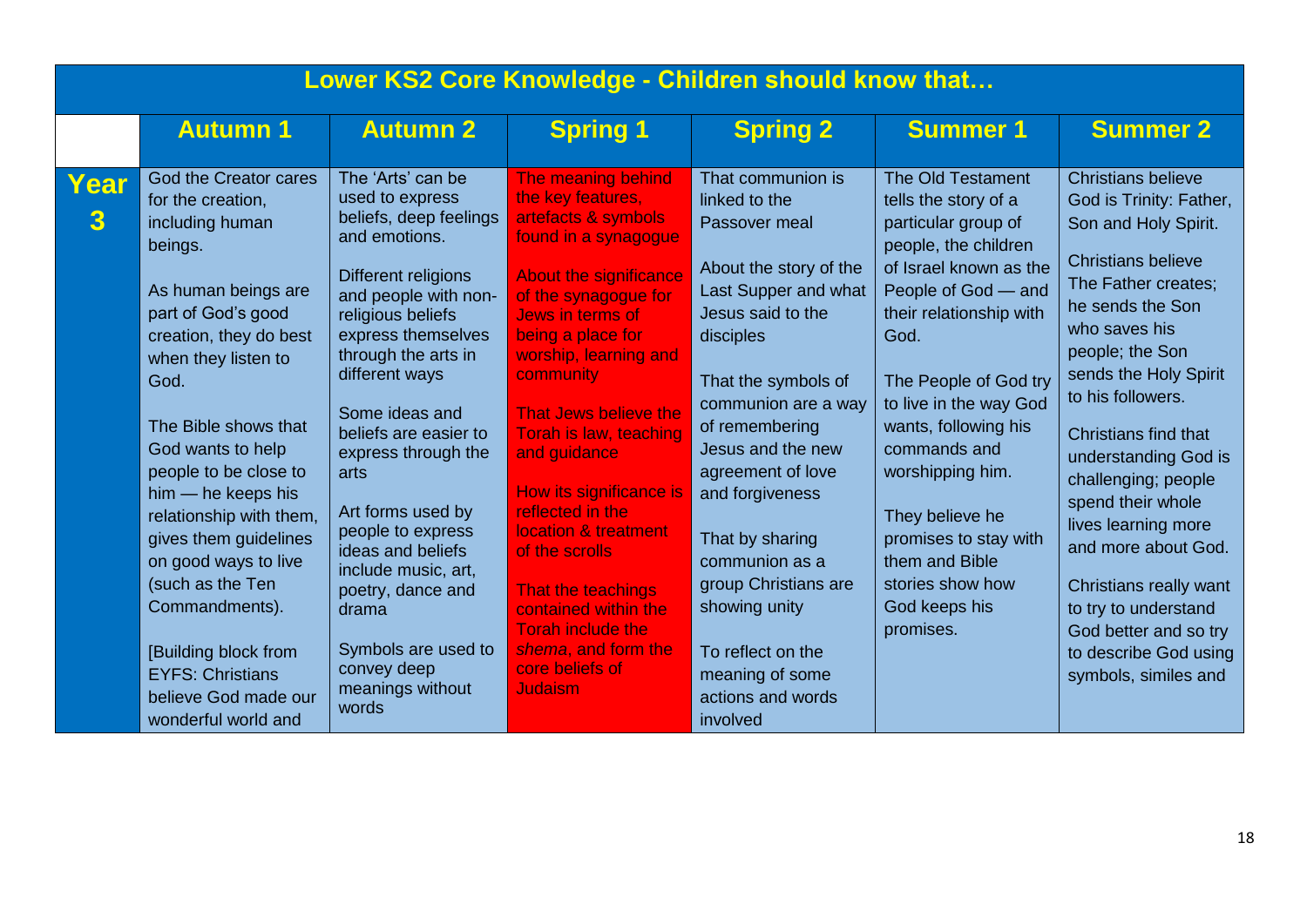|  | after it.] | believe:<br>The story of Jesus'<br>birth is central to the<br>celebration of<br><b>Christmas</b><br>Christmas has<br>become over-<br>commercialised,<br>which detracts from<br>its true meaning<br>God values human<br>beings above<br>anything else, which<br>is why Jesus came<br>to earth<br>That Jesus came to<br>change peoples'<br><b>lives</b><br>The 'gift' of Jesus is<br>not just for<br>Christmas, but for<br>ever | both a prayer and a<br>statement of belief<br><b>That Jews mark</b><br>stages in life through<br>special ceremonies<br>such as Bar / Bat<br><b>Mitzvah and</b><br>weddings<br><b>That Pesach</b><br>(Passover) recalls the<br>events of the Exodus<br>and is celebrated<br>each year with the<br><b>Seder meal</b><br>That Sukkot is a<br><b>Jewish harvest</b><br>festival and recalls<br>G d's provision in the<br>desert<br><b>That Rosh Hashanah</b><br>celebrates Jewish<br><b>New Year</b><br><b>That Yom Kippur</b><br>(Day of Atonement) is<br>a time for repentance<br>and forgiveness | Jesus in the desert<br>and its significance at<br><b>Lent for Christians</b><br>That Lent is a time of<br>preparation for<br><b>Christians</b><br><b>That Christians mark</b><br>Lent in different ways<br>That Ash Wednesday<br>is a time for<br>Christians to seek<br>God's forgiveness<br>About the significance<br>of the symbols and<br>rituals used during<br>Lent |  | story, poems and art.<br>Christians worship<br>God as Trinity. It is a<br>huge idea to grasp<br>and Christians have<br>created art to help to<br>express this belief.<br>Christians believe the<br>Holy Spirit is God's<br>power at work in the<br>world and in their<br>lives today, enabling<br>them to follow Jesus. |
|--|------------|-------------------------------------------------------------------------------------------------------------------------------------------------------------------------------------------------------------------------------------------------------------------------------------------------------------------------------------------------------------------------------------------------------------------------------|-------------------------------------------------------------------------------------------------------------------------------------------------------------------------------------------------------------------------------------------------------------------------------------------------------------------------------------------------------------------------------------------------------------------------------------------------------------------------------------------------------------------------------------------------------------------------------------------------|--------------------------------------------------------------------------------------------------------------------------------------------------------------------------------------------------------------------------------------------------------------------------------------------------------------------------------------------------------------------------|--|-------------------------------------------------------------------------------------------------------------------------------------------------------------------------------------------------------------------------------------------------------------------------------------------------------------------------|
|--|------------|-------------------------------------------------------------------------------------------------------------------------------------------------------------------------------------------------------------------------------------------------------------------------------------------------------------------------------------------------------------------------------------------------------------------------------|-------------------------------------------------------------------------------------------------------------------------------------------------------------------------------------------------------------------------------------------------------------------------------------------------------------------------------------------------------------------------------------------------------------------------------------------------------------------------------------------------------------------------------------------------------------------------------------------------|--------------------------------------------------------------------------------------------------------------------------------------------------------------------------------------------------------------------------------------------------------------------------------------------------------------------------------------------------------------------------|--|-------------------------------------------------------------------------------------------------------------------------------------------------------------------------------------------------------------------------------------------------------------------------------------------------------------------------|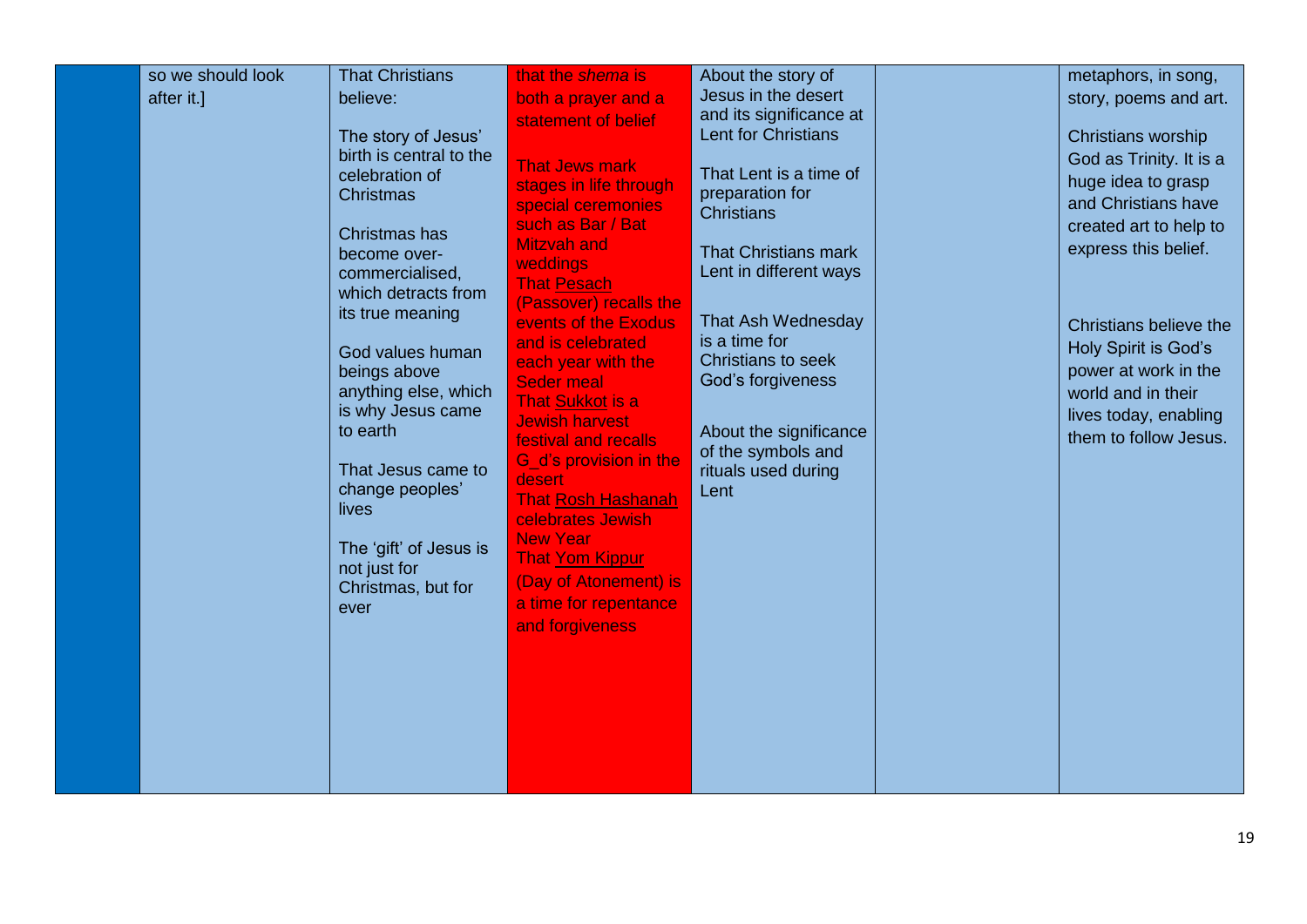| That Guru Nanak Ji*<br>Year<br>was the founder of<br>Sikhism & that he is<br>4                                                                                                                                                                                                                                                                                                                                                                                                                                                                                                                                                                                        | Why artists,<br>throughout history<br>and around the                                                                                                                                                                                                                                                                                                                                                                            | <b>Christians believe</b><br>Jesus challenges<br>everyone about how                                                                                                                                                                                                                                                                                                                            | <b>Christians see Holy</b><br>Week as the<br>culmination of Jesus'                                                                                                                                                                                                                                                                                                                           | <b>Christians believe</b><br>that Jesus<br>inaugurated the                                                                                                                                                                                                                                                                                                                                                                                                                                                                                                                                                                                                                                                                     | That Christianity is a<br>worldwide religion                                                                                                                                                                                                                                                                                                                                                                                                                                                                                  |
|-----------------------------------------------------------------------------------------------------------------------------------------------------------------------------------------------------------------------------------------------------------------------------------------------------------------------------------------------------------------------------------------------------------------------------------------------------------------------------------------------------------------------------------------------------------------------------------------------------------------------------------------------------------------------|---------------------------------------------------------------------------------------------------------------------------------------------------------------------------------------------------------------------------------------------------------------------------------------------------------------------------------------------------------------------------------------------------------------------------------|------------------------------------------------------------------------------------------------------------------------------------------------------------------------------------------------------------------------------------------------------------------------------------------------------------------------------------------------------------------------------------------------|----------------------------------------------------------------------------------------------------------------------------------------------------------------------------------------------------------------------------------------------------------------------------------------------------------------------------------------------------------------------------------------------|--------------------------------------------------------------------------------------------------------------------------------------------------------------------------------------------------------------------------------------------------------------------------------------------------------------------------------------------------------------------------------------------------------------------------------------------------------------------------------------------------------------------------------------------------------------------------------------------------------------------------------------------------------------------------------------------------------------------------------|-------------------------------------------------------------------------------------------------------------------------------------------------------------------------------------------------------------------------------------------------------------------------------------------------------------------------------------------------------------------------------------------------------------------------------------------------------------------------------------------------------------------------------|
| not worshipped as a<br>god<br>That 'guru' means<br>'teacher' and that<br>there are ten gurus of<br><b>Sikhism</b><br><b>Sikhs believe that God</b><br>is one (il Onkar) and<br>present in all living<br>things (Naam)<br>That equality is very<br>important in Sikh<br>society<br><b>That Sikhs have</b><br>special symbols which<br>reflect Sikh identity,<br>including the Five Ks<br>That the Sikh holy<br>book is called 'Guru<br>Granth Sahib Ji'* and<br>that Sikhs consider the<br>content to be holy, not<br>just the book<br>That Sikhs worship at<br>home and at the<br>Gurdwara<br>that the three main<br>duties of a Sikh are to<br>'Pray, Work and Give' | world, have<br>attempted to depict<br>events surrounding<br>the birth of Jesus<br>That artists use<br>symbolism to<br>express the<br>mysterious events of<br>the nativity and to<br>express deep<br><b>Christian beliefs</b><br>about the person of<br><b>Jesus</b><br>That the way in<br>which Christmas is<br>represented by<br>artists around the<br>world tells us about<br>the importance of<br><b>Jesus to Christians</b> | to live - he sets the<br>example for loving<br>God and your<br>neighbour, putting<br>others first.<br>Jesus shows love and<br>forgiveness to<br>unlikely people.<br>Christians try to be<br>like Jesus - they<br>want to know him<br>better and better.<br>Christians try to put<br>his teaching and<br>example into practice<br>in lots of ways, from<br>church worship to<br>social justice. | earthly life, leading to<br>his death and<br>resurrection.<br>The various events<br>of Holy Week, such<br>as the Last Supper,<br>were important in<br>showing the disciples<br>what Jesus came to<br>earth to do.<br>Christians today trust<br>that Jesus really did<br>rise from the dead,<br>and so is still alive<br>today.<br><b>Christians remember</b><br>and celebrate Jesus'<br>last | 'Kingdom of God' —<br>i.e. Jesus' whole life<br>was a demonstration<br>of his belief that God<br>is King, not just in<br>heaven but here and<br>now ('Your kingdom<br>come, your will be<br>done on earth as it is<br>in heaven').<br><b>Christians believe</b><br>Jesus is still alive,<br>and rules in their<br>hearts and lives by<br>the Holy Spirit, if they<br>let him.<br><b>Christians believe</b><br>that after Jesus<br>returned to be with<br>God the Father, he<br>sent the Holy Spirit at<br>Pentecost to help the<br>Church to make<br>Jesus' invisible<br>Kingdom visible by<br>living lives that reflect<br>the love of God.<br><b>Christians celebrate</b><br>Pentecost as the<br>beginning of the<br>Church. | That in some<br>countries, Christians<br>are forbidden to<br>gather for public<br>worship<br>That the cross is an<br>important symbol for<br>all Christians<br><b>That Christian</b><br>festivals are<br>celebrated across the<br>world, but may have<br>different cultural<br>traditions<br><b>That Christian</b><br>worship, through art,<br>music ritual and<br>festival, varies<br>throughout the world<br><b>That all Christians</b><br>have a set of core<br>beliefs that are<br>expressed within a<br>cultural context |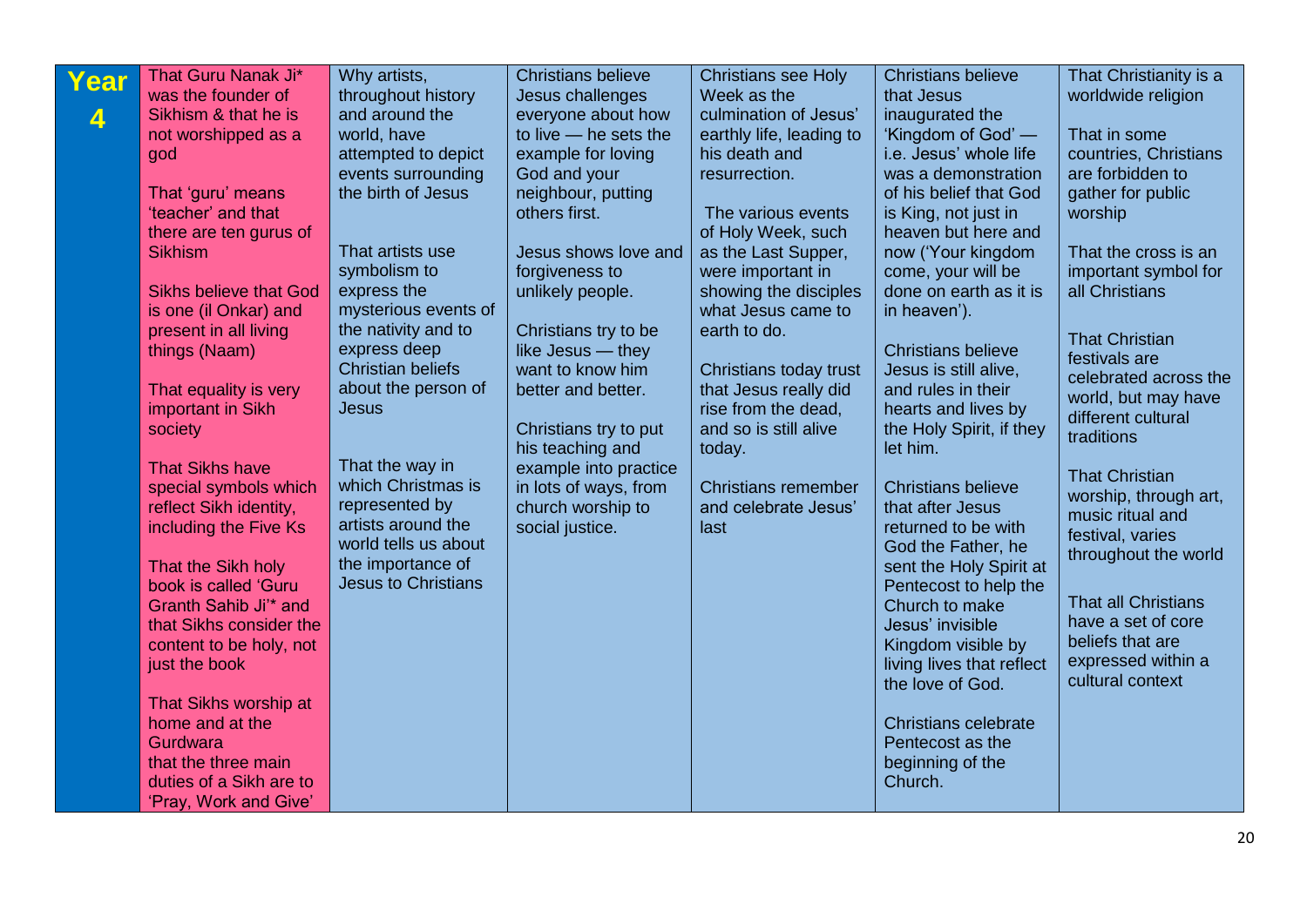By the end of Lower KS2 children should have acquired the following skills in relation to RE. These skills should be displayed on the RE Working Wall and should be referred to during lessons as specific skills are taught and used.

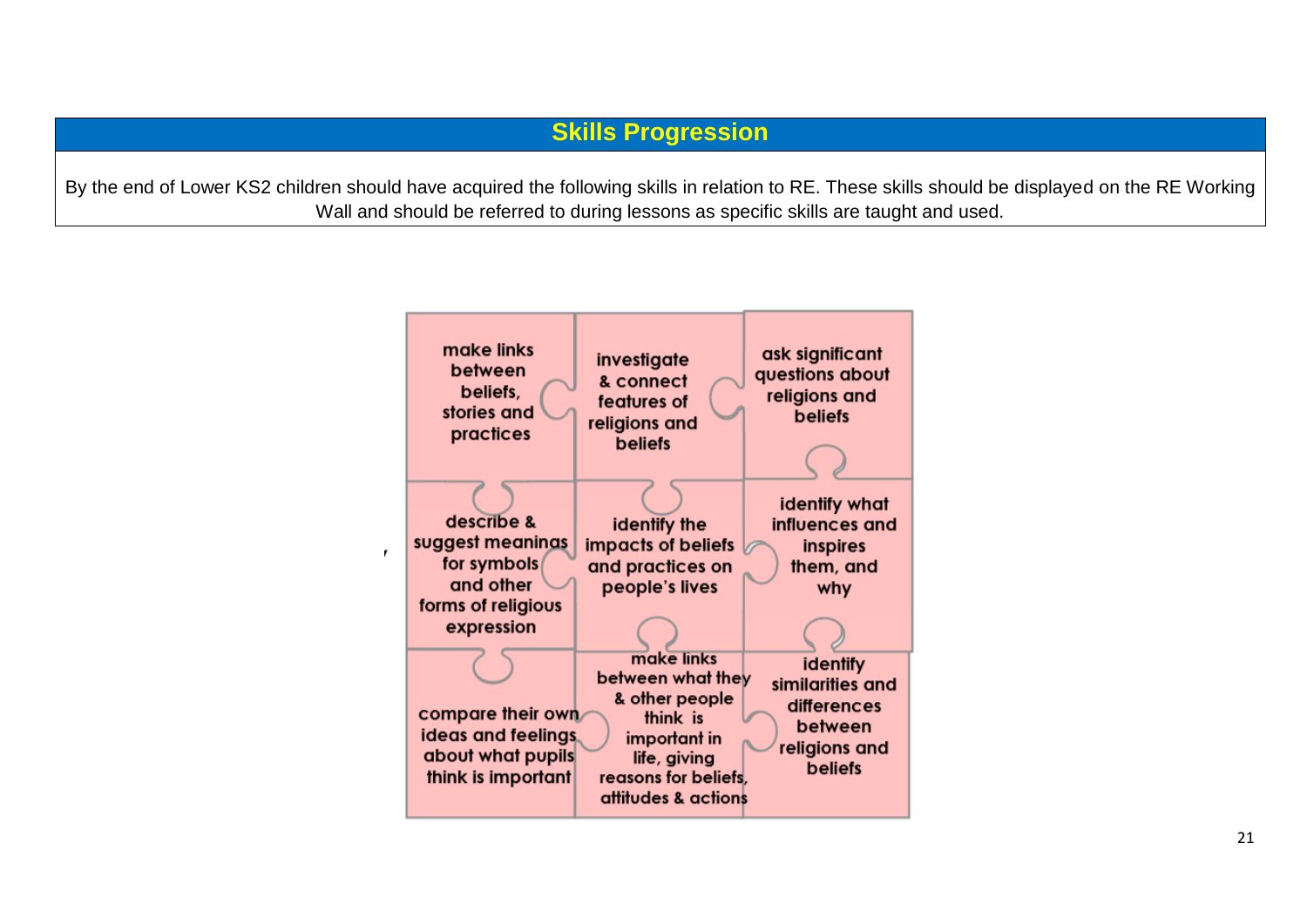|                             | <b>Progression through Core Christian Concepts (Lower KS2 to Upper KS2)</b>                                                                                                                                                                                                                                                                                                                                                                                                                                                                                                                                                                                                                                                                                                                           |                                                                                                                                                                                                                                                                                                                                                                                                                                                                                                                                                                                      |
|-----------------------------|-------------------------------------------------------------------------------------------------------------------------------------------------------------------------------------------------------------------------------------------------------------------------------------------------------------------------------------------------------------------------------------------------------------------------------------------------------------------------------------------------------------------------------------------------------------------------------------------------------------------------------------------------------------------------------------------------------------------------------------------------------------------------------------------------------|--------------------------------------------------------------------------------------------------------------------------------------------------------------------------------------------------------------------------------------------------------------------------------------------------------------------------------------------------------------------------------------------------------------------------------------------------------------------------------------------------------------------------------------------------------------------------------------|
|                             |                                                                                                                                                                                                                                                                                                                                                                                                                                                                                                                                                                                                                                                                                                                                                                                                       | By the end of Upper KS2 pupils should know that:                                                                                                                                                                                                                                                                                                                                                                                                                                                                                                                                     |
| God                         | Christians believe God is Trinity: Father, Son and Holy Spirit.<br>Christians believe The Father creates; he sends the Son who saves<br>his people; the Son sends the Holy Spirit to his followers.<br>Christians find that understanding God is challenging; people spend<br>their whole lives learning more and more about God.<br>Christians really want to try to understand God better and so try to<br>$\bullet$<br>describe God using symbols, similes and metaphors, in song, story,<br>poems and art.<br>Christians worship God as Trinity. It is a huge idea to grasp and<br>$\bullet$<br>Christians have created art to help to express this belief.<br>Christians believe the Holy Spirit is God's power at work in the world<br>and in their lives today, enabling them to follow Jesus. | Christians believe God is omnipotent, omniscient and<br>eternal, and that this means God is worth worshipping.<br>Christians believe God is both holy and loving, and<br>Christians have to balance ideas of God being angered by<br>sin and injustice (see Fall) but also loving, forgiving, and full<br>of grace.<br>Christians do not all agree about what God is like, but try to<br>follow his path, as they see it in the Bible or through Church<br>teaching.<br>Christians believe getting to know God is like getting to<br>know a person rather than learning information. |
| <b>Creation</b><br>and Fall | God the Creator cares for the creation, including human beings.<br>$\bullet$<br>As human beings are part of God's good creation, they do best<br>when they listen to God.<br>The Bible shows that God wants to help people to be close to him -<br>he keeps his relationship with them, gives them guidelines on good<br>ways to live (such as the Ten Commandments).<br>[Building block from EYFS: Christians believe God made our<br>wonderful world and so we should look after it.]                                                                                                                                                                                                                                                                                                               | There is much debate and some controversy around the<br>relationship between the accounts of creation in Genesis<br>and contemporary scientific accounts.<br>These debates and controversies relate to the purpose and<br>interpretation of the texts. For example, does reading<br>Genesis as a poetic account conflict with scientific<br>accounts?<br>There are many scientists throughout history and now who<br>are Christians.<br>The discoveries of science make Christians wonder even<br>more about the power and majesty of the Creator.                                   |
| People of<br>God            | The Old Testament tells the story of a particular group of people, the<br>children of Israel known as the People of God - and their<br>relationship with God.<br>The People of God try to live in the way God wants, following his<br>$\bullet$<br>commands and worshipping him.<br>They believe he promises to stay with them and Bible stories show<br>$\bullet$<br>how God keeps his promises.                                                                                                                                                                                                                                                                                                                                                                                                     | The Old Testament pieces together the story of the People<br>of God.<br>The story of Moses and the Exodus shows how God<br>rescued his people from slavery in Egypt; Christians see<br>this story as looking forward to how Jesus' death and<br>resurrection also rescue people from slavery to sin.<br>Christians apply this idea to living today by trying to serve<br>God and to bring freedom to others; for example, loving                                                                                                                                                     |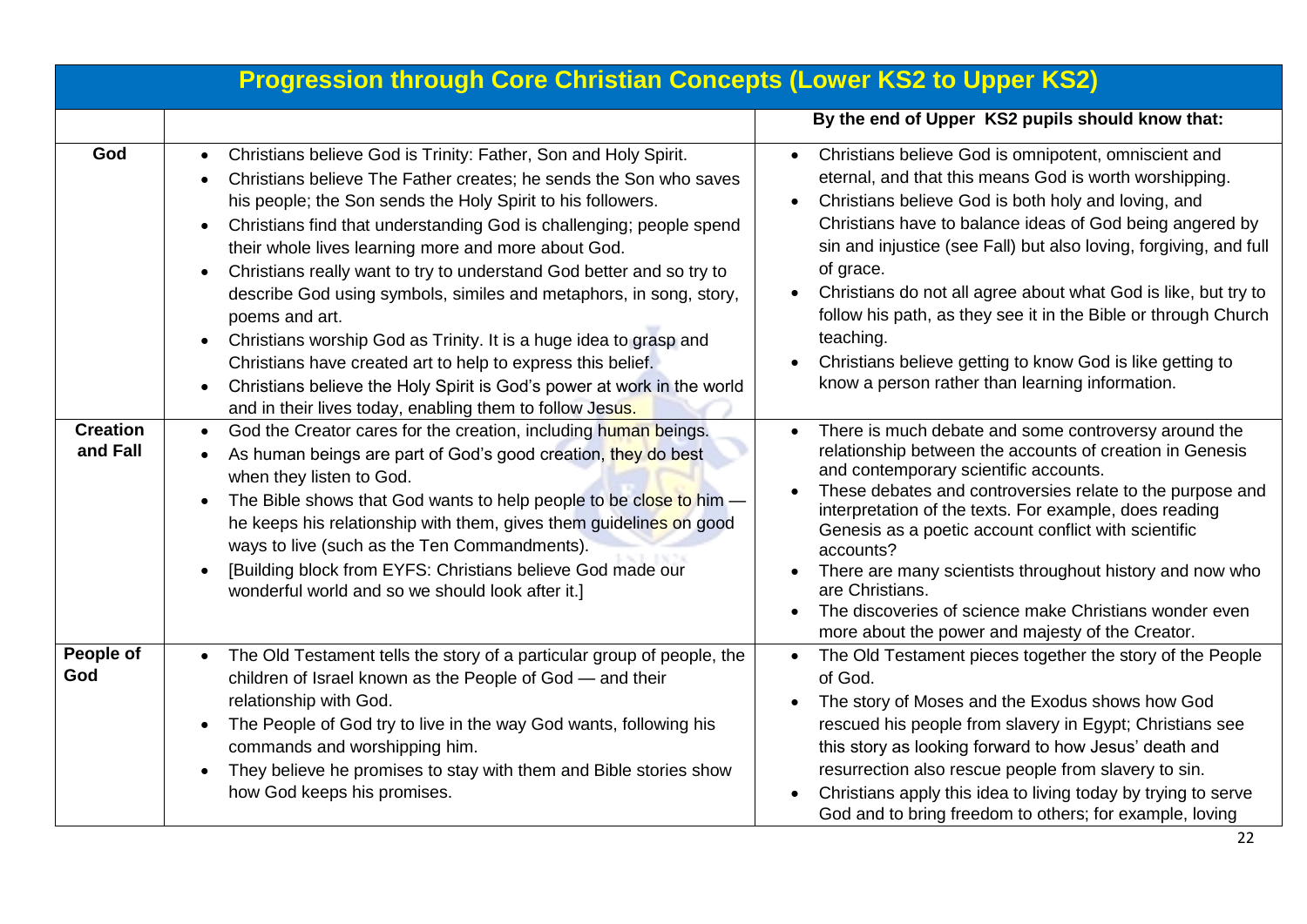|                    |                                                                                                                                                                                                                                                                                                                                                                                                                                                                                                                                                                                                                                                                                                                                                                                                                                                           | others, caring for them, bringing health, food, justice, and<br>telling the story of Jesus.                                                                                                                                                                                                                                                                                                                                                                                                                                                                                                                                                         |
|--------------------|-----------------------------------------------------------------------------------------------------------------------------------------------------------------------------------------------------------------------------------------------------------------------------------------------------------------------------------------------------------------------------------------------------------------------------------------------------------------------------------------------------------------------------------------------------------------------------------------------------------------------------------------------------------------------------------------------------------------------------------------------------------------------------------------------------------------------------------------------------------|-----------------------------------------------------------------------------------------------------------------------------------------------------------------------------------------------------------------------------------------------------------------------------------------------------------------------------------------------------------------------------------------------------------------------------------------------------------------------------------------------------------------------------------------------------------------------------------------------------------------------------------------------------|
| <b>Incarnation</b> | Christians believe God is Trinity: Father, Son and Holy Spirit.<br>$\bullet$<br>Christians believe The Father creates; he sends the Son who saves<br>$\bullet$<br>his people; the Son sends the Holy Spirit to his followers.<br>Christians find that understanding God is challenging; people spend<br>$\bullet$<br>their whole lives learning more and more about God.<br>Christians really want to try to understand God better and so try to<br>$\bullet$<br>describe God using symbols, similes and metaphors, in song, story,<br>poems and art.<br>Christians worship God as Trinity. It is a huge idea to grasp and<br>$\bullet$<br>Christians have created art to help to express this belief.<br>Christians believe the Holy Spirit is God's power at work in the world<br>$\bullet$<br>and in their lives today, enabling them to follow Jesus. | Jesus was Jewish.<br>Christians believe Jesus is God in the flesh.<br>They believe that his birth, life, death and resurrection were<br>part of a longer plan by God to restore the relationship<br>between humans and God.<br>The Old Testament talks about a 'rescuer' or 'anointed one'<br>- a messiah. Some texts talk about what this 'messiah'<br>would be like.<br>Christians believe that Jesus fulfilled these expectations,<br>and that he is the Messiah. (Jewish people do not think<br>Jesus is the Messiah.)<br>Christians see Jesus as their Saviour (See Salvation).                                                                |
| <b>Gospel</b>      | Christians believe Jesus challenges everyone about how to live -<br>$\bullet$<br>he sets the example for loving God and your neighbour, putting<br>others first.<br>Jesus shows love and forgiveness to unlikely people.<br>$\bullet$<br>Christians try to be like Jesus - they want to know him better<br>$\bullet$<br>and better.<br>Christians try to put his teaching and example into practice in lots of<br>ways, from church worship to social justice.<br>FNT 1826                                                                                                                                                                                                                                                                                                                                                                                | The good news is not just about setting an example for<br>$\bullet$<br>good behaviour and challenging bad behaviour: it is that<br>Jesus offers a way to heal the damage done by human sin.<br>Christians see that Jesus' teachings and example cut<br>across expectations - the Sermon on the Mount is an<br>example of this, where Jesus' values favour serving the<br>weak and vulnerable, not making people comfortable.<br>Christians believe that they should bring this good news to<br>life in the world in different ways, within their church family,<br>in their personal lives, with family, with their neighbours, in<br>the local, na |
| <b>Salvation</b>   | Christians see Holy Week as the culmination of Jesus' earthly life,<br>$\bullet$<br>leading to his death and resurrection.<br>The various events of Holy Week, such as the Last Supper, were<br>important in showing the disciples what Jesus came to earth to do.<br>Christians today trust that Jesus really did rise from the dead, and<br>so is still alive today.<br>Christians remember and celebrate Jesus' last                                                                                                                                                                                                                                                                                                                                                                                                                                   | Christians read the 'big story' of the Bible as pointing out the<br>need for God to save people. This salvation includes the<br>ongoing restoration of humans' relationship with God.<br>The Gospels give accounts of Jesus' death and<br>resurrection.<br>Belief in Jesus' resurrection confirms to Christians that<br>Jesus is the incarnate Son of God, but also that death is not<br>the end.<br>This belief gives Christians hope for life with God, starting<br>now and continuing in a new life (heaven).                                                                                                                                    |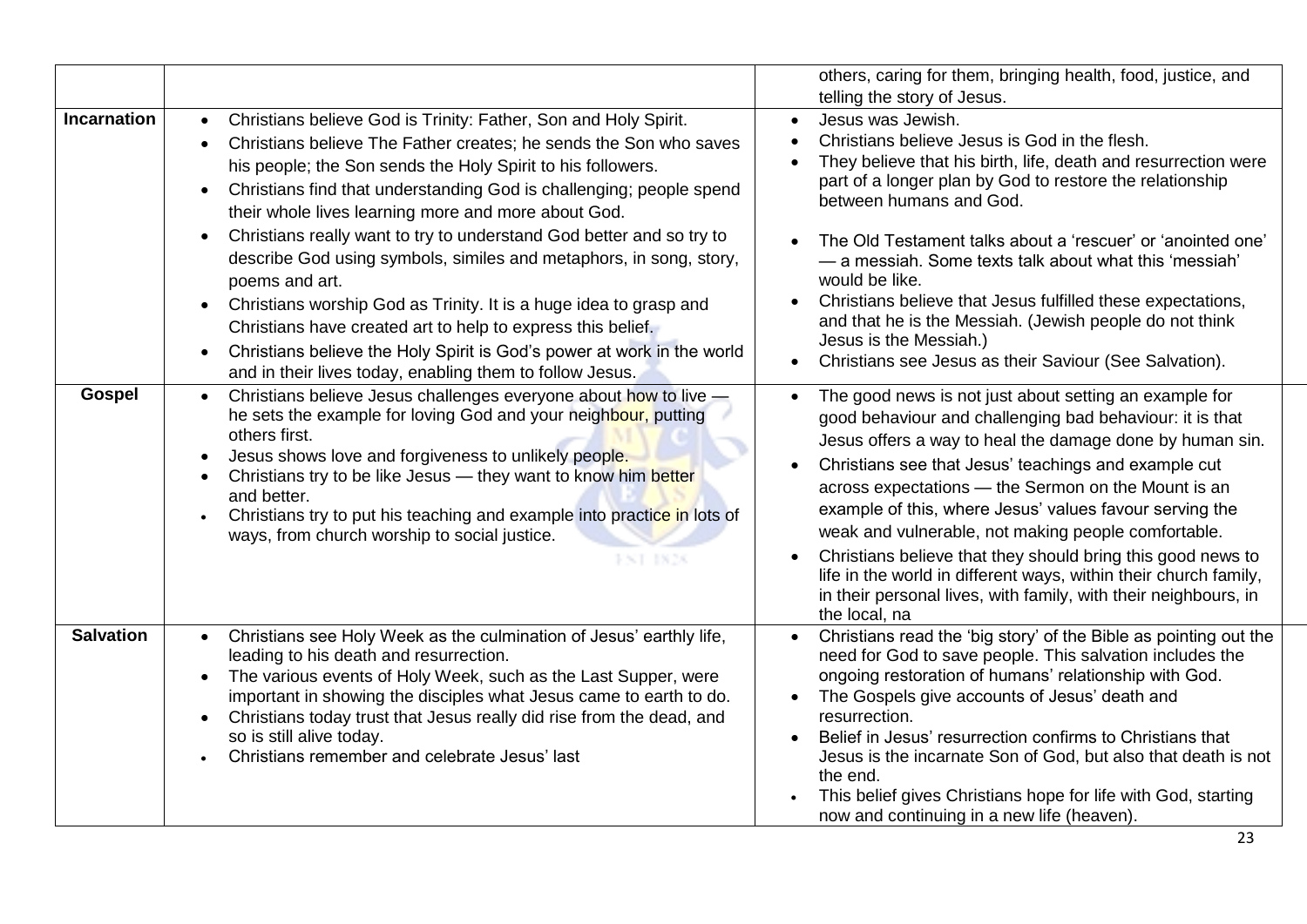| Kingdom | Christians believe that Jesus inaugurated the 'Kingdom of God' —                                                                                                                                                                                                                                                                                                                                                                                                                                                                                                                                                        | Jesus told many parables about the Kingdom of God. These                                                                                                                                                                                                                                                                                                                                                                 |
|---------|-------------------------------------------------------------------------------------------------------------------------------------------------------------------------------------------------------------------------------------------------------------------------------------------------------------------------------------------------------------------------------------------------------------------------------------------------------------------------------------------------------------------------------------------------------------------------------------------------------------------------|--------------------------------------------------------------------------------------------------------------------------------------------------------------------------------------------------------------------------------------------------------------------------------------------------------------------------------------------------------------------------------------------------------------------------|
| of God  | i.e. Jesus' whole life was a demonstration of his belief that God is<br>King, not just in heaven but here and now ('Your kingdom come,<br>your will be done on earth as it is in heaven').<br>Christians believe Jesus is still alive, and rules in their hearts and<br>lives by the Holy Spirit, if they let him.<br>Christians believe that after Jesus returned to be with God the<br>Father, he sent the Holy Spirit at Pentecost to help the Church to<br>make Jesus' invisible Kingdom visible by living lives that reflect the<br>love of God.<br>Christians celebrate Pentecost as the beginning of the Church. | suggest that God's rule has begun, through the life,<br>teaching and example of Jesus, and subsequently through<br>the lives of Christians who live in obedience to God.<br>The Kingdom is compared to a feast where all are invited to<br>join in. Not everyone chooses to do so.<br>Many Christians try to extend the Kingdom of God by<br>challenging unjust social structures in their locality and in<br>the world. |

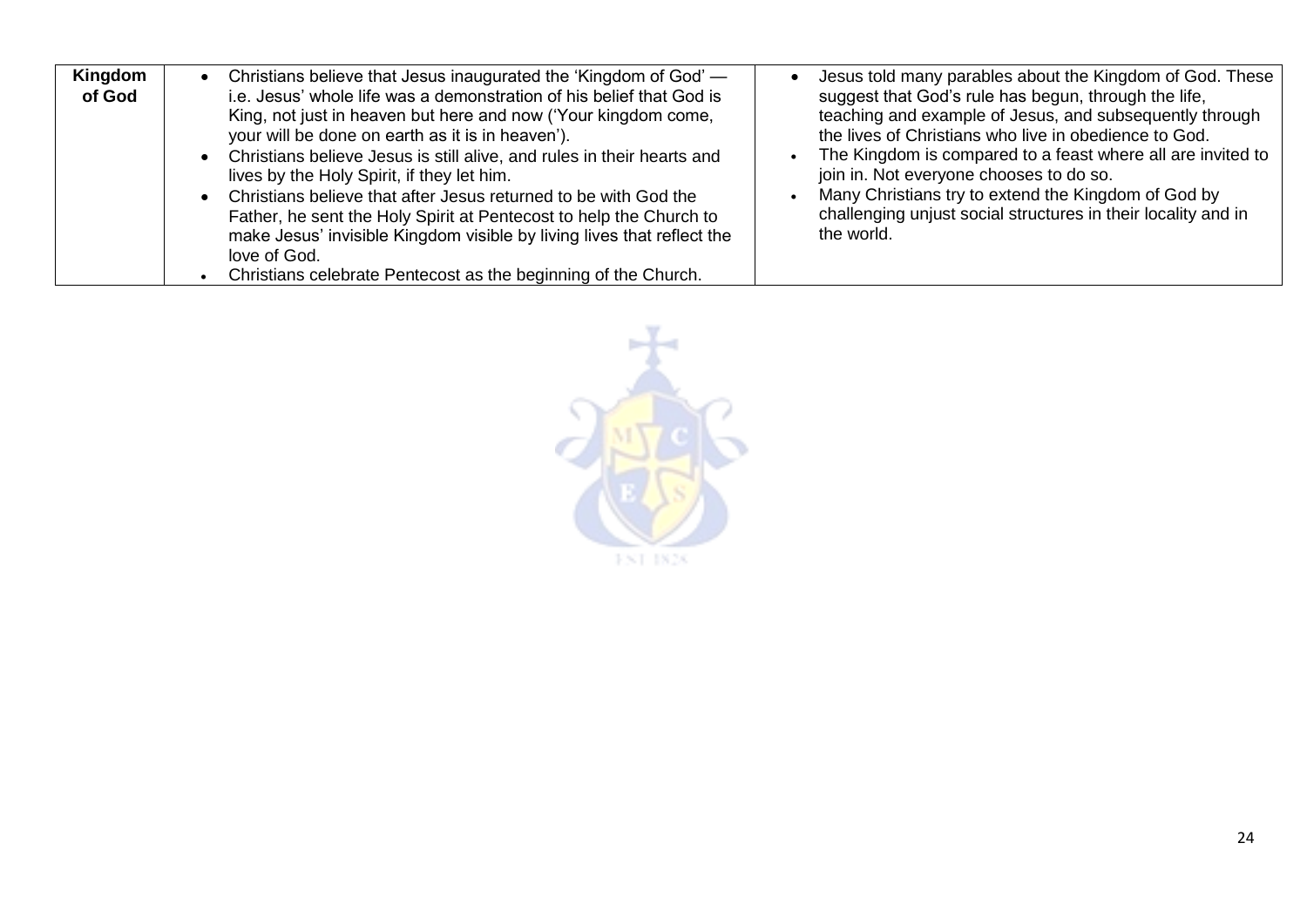| Upper KS2 Core Knowledge - Children should know that |                                                                                                                                                                                                                                                                                                                                                                                                                                                                                                                              |                                                                                                                                                                                                                                                                                                                                                                                                                                                                                                                                                                               |                                                                                                                                                                                                                                                                                                                                                                                        |                                                                                                                                                                                                                                                                                                                                                                                                                                                                                                     |                                                                                                                                                                                                                                                                                                                                                                                                                                                                                                                                         |                                                                                                                                                                                                                                                                                                                                                                                                                                                        |
|------------------------------------------------------|------------------------------------------------------------------------------------------------------------------------------------------------------------------------------------------------------------------------------------------------------------------------------------------------------------------------------------------------------------------------------------------------------------------------------------------------------------------------------------------------------------------------------|-------------------------------------------------------------------------------------------------------------------------------------------------------------------------------------------------------------------------------------------------------------------------------------------------------------------------------------------------------------------------------------------------------------------------------------------------------------------------------------------------------------------------------------------------------------------------------|----------------------------------------------------------------------------------------------------------------------------------------------------------------------------------------------------------------------------------------------------------------------------------------------------------------------------------------------------------------------------------------|-----------------------------------------------------------------------------------------------------------------------------------------------------------------------------------------------------------------------------------------------------------------------------------------------------------------------------------------------------------------------------------------------------------------------------------------------------------------------------------------------------|-----------------------------------------------------------------------------------------------------------------------------------------------------------------------------------------------------------------------------------------------------------------------------------------------------------------------------------------------------------------------------------------------------------------------------------------------------------------------------------------------------------------------------------------|--------------------------------------------------------------------------------------------------------------------------------------------------------------------------------------------------------------------------------------------------------------------------------------------------------------------------------------------------------------------------------------------------------------------------------------------------------|
|                                                      | <b>Autumn 1</b>                                                                                                                                                                                                                                                                                                                                                                                                                                                                                                              | <b>Autumn 2</b>                                                                                                                                                                                                                                                                                                                                                                                                                                                                                                                                                               | <b>Spring 1</b>                                                                                                                                                                                                                                                                                                                                                                        | <b>Spring 2</b>                                                                                                                                                                                                                                                                                                                                                                                                                                                                                     | <b>Summer 1</b>                                                                                                                                                                                                                                                                                                                                                                                                                                                                                                                         | <b>Summer 2</b>                                                                                                                                                                                                                                                                                                                                                                                                                                        |
| Year 5                                               | <b>Christians believe</b><br>God is omnipotent,<br>omniscient and<br>eternal, and that this<br>means God is worth<br>worshipping.<br><b>Christians believe</b><br>God is both holy and<br>loving, and Christians<br>have to balance<br>ideas of God being<br>angered by sin and<br>injustice (see Fall)<br>but also loving,<br>forgiving, and full of<br>grace.<br>Christians do not all<br>agree about what<br>God is like, but try to<br>follow his path, as<br>they see it in the<br>Bible or through<br>Church teaching. | <b>The Old Testament</b><br>pieces together the<br>story of the People of<br>God.<br>The story of Moses and<br>the Exodus shows how<br>God rescued his people<br>from slavery in Egypt;<br>Christians see this story<br>as looking forward to<br>how Jesus' death and<br>resurrection also rescue<br>people from slavery to<br>sin.<br>Christians apply this<br>idea to living today by<br>trying to serve God and<br>to bring freedom to<br>others; for example,<br>loving others, caring for<br>them, bringing health,<br>food, justice, and telling<br>the story of Jesus. | The meaning<br>behind the key<br>features, artefacts<br>& symbols found<br>in a mosque<br>That the mosque<br>is a place of<br>worship and<br>learning and is led<br>by an Imam<br>That in prayer,<br>Muslims submit to<br>the will of Allah<br><b>That Muslims</b><br>believe:<br>there is no God<br>but God (Allah)<br>and that he is<br>without equal<br>that God is One<br>(Tawhid) | Christians read the<br>'big story' of the Bible<br>as pointing out the<br>need for God to save<br>people. This<br>salvation includes the<br>ongoing restoration<br>of humans'<br>relationship with God.<br>The Gospels give<br>accounts of Jesus'<br>death and<br>resurrection.<br><b>The New Testament</b><br>says that Jesus'<br>death was somehow<br>'for us'.<br><b>Christians interpret</b><br>this in a variety of<br>ways: for example,<br>as a sacrifice for sin;<br>as a victory over sin, | The good news is not<br>just about setting an<br>example for good<br>behaviour and<br>challenging bad<br>behaviour: it is that<br>Jesus offers a way to<br>heal the damage<br>done by human sin.<br>Christians see that<br>Jesus' teachings and<br>example cut across<br>expectations - the<br>Sermon on the Mount<br>is an example of this,<br>where Jesus' values<br>favour serving the<br>weak and vulnerable,<br>not making people<br>comfortable.<br><b>Christians believe</b><br>that they should bring<br>this good news to life | About the pillars (or<br>duties) of Islam:<br>Shahadah 'There is<br>no God but Allah and<br>Muhammad is his<br>messenger'<br>Prayer (Salah and<br>ritual cleanliness**)<br>Fasting (Sawm) -<br>Ramadan<br>Almsgiving (Zakah)<br>Pilgrimage (Hajj)<br>About celebrations:<br>Id-ul-Fitr - this marks<br>the end of Ramadan<br>Id-ul-Adha-<br>celebrates the end of<br>Hajj<br>How the pillars of<br>Islam affect the way<br>Muslims live their<br>lives |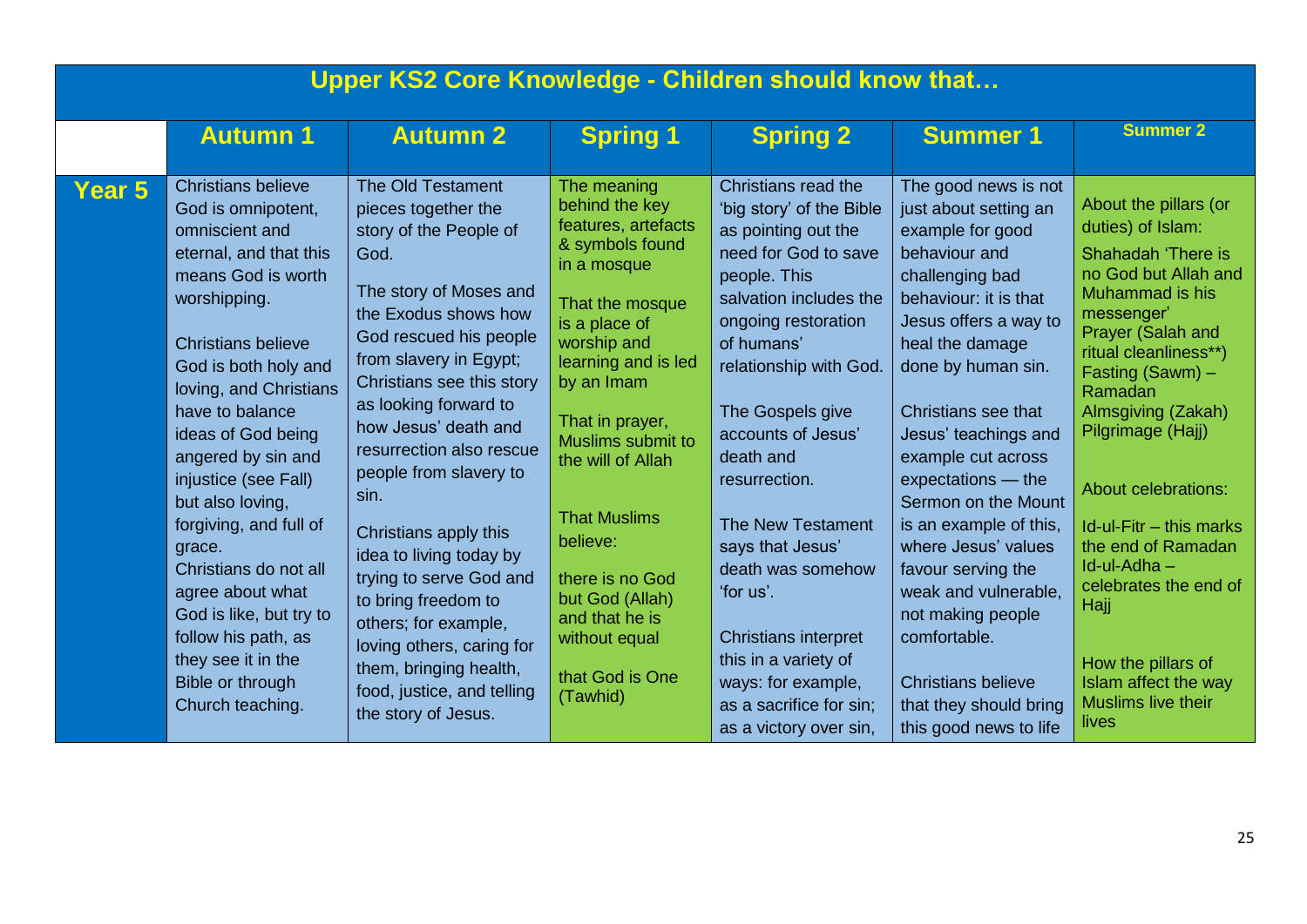| <b>Christians believe</b><br>getting to know God<br>is like getting to know<br>a person rather than<br>learning information. | About the different ways<br>in which light is used as<br>a sign at Christmas<br><b>That Christians believe</b><br>that the birth of Jesus<br>was a fulfilment of the<br><b>Old Testament</b><br>prophecy 'A light for all<br>people of the world'<br>(Isaiah 42 v5-6)<br>About the significance<br>of Jesus as the 'Light of<br>the World' (John $8 \vee 12$ )<br>That light is also used in<br>other religions but in<br>specific ways to convey<br>diverse meanings | the Qur'an is<br>Allah's final<br>revelation to<br>humanity, and was<br>revealed to the<br>Prophet<br>Muhammad<br>(pbuh) in Arabic<br>the Qur'an should<br>be read in the<br>original Arabic<br>that reading the<br>Qur'an in Arabic is<br>an act of worship<br>as well as a<br>source of<br>guidance | death and the devil;<br>paying the<br>punishment as a<br>substitute for<br>everyone's sins;<br>rescuing the lost and<br>leading them to God;<br>leading from<br>darkness to light.<br><b>Christians remember</b><br>Jesus' sacrifice<br>through the service of<br><b>Holy Communion</b><br>(also called the<br>Lord's Supper, the<br>Eucharist or the<br>Mass).<br><b>Christians believe</b><br>that Jesus calls them<br>to sacrifice their own<br>needs to the needs<br>of others, and some<br>are prepared to di | in the world in<br>different ways, within<br>their church family, in<br>their personal lives,<br>with family, with their<br>neighbours, in the<br>local, na |  |
|------------------------------------------------------------------------------------------------------------------------------|-----------------------------------------------------------------------------------------------------------------------------------------------------------------------------------------------------------------------------------------------------------------------------------------------------------------------------------------------------------------------------------------------------------------------------------------------------------------------|-------------------------------------------------------------------------------------------------------------------------------------------------------------------------------------------------------------------------------------------------------------------------------------------------------|--------------------------------------------------------------------------------------------------------------------------------------------------------------------------------------------------------------------------------------------------------------------------------------------------------------------------------------------------------------------------------------------------------------------------------------------------------------------------------------------------------------------|-------------------------------------------------------------------------------------------------------------------------------------------------------------|--|
|------------------------------------------------------------------------------------------------------------------------------|-----------------------------------------------------------------------------------------------------------------------------------------------------------------------------------------------------------------------------------------------------------------------------------------------------------------------------------------------------------------------------------------------------------------------------------------------------------------------|-------------------------------------------------------------------------------------------------------------------------------------------------------------------------------------------------------------------------------------------------------------------------------------------------------|--------------------------------------------------------------------------------------------------------------------------------------------------------------------------------------------------------------------------------------------------------------------------------------------------------------------------------------------------------------------------------------------------------------------------------------------------------------------------------------------------------------------|-------------------------------------------------------------------------------------------------------------------------------------------------------------|--|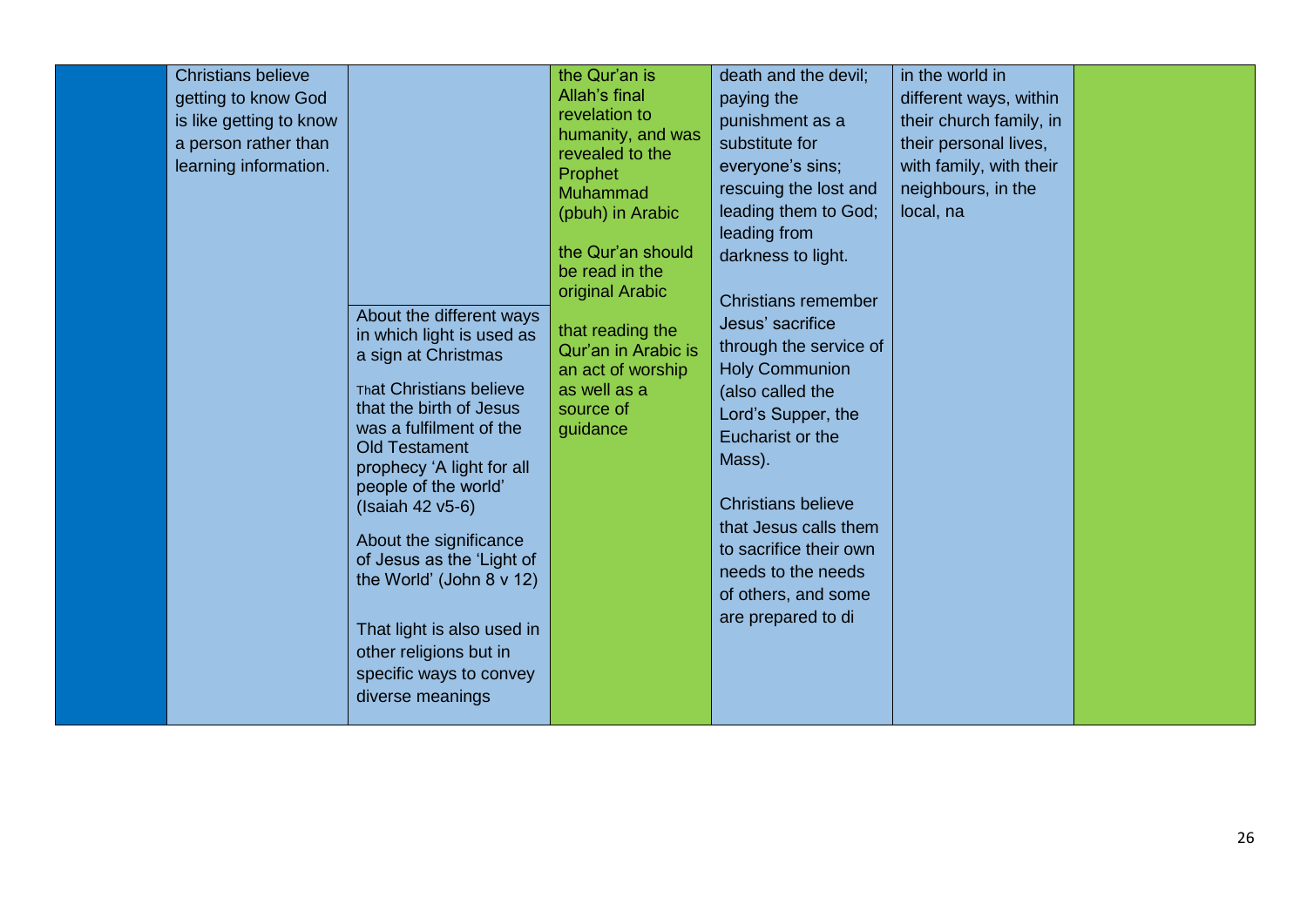| Year 6 | There is much                          | Jesus was Jewish.                            | <b>Hinduism</b>            | Christians read the                      | Jesus told many                            | About the story of                        |
|--------|----------------------------------------|----------------------------------------------|----------------------------|------------------------------------------|--------------------------------------------|-------------------------------------------|
|        | debate and some                        |                                              | (Sanatan dharma)           | 'big story' of the Bible                 | parables about the                         | how Prince Siddattha                      |
|        | controversy around                     | <b>Christians believe Jesus</b>              | is a religious             | as pointing out the                      | Kingdom of God.                            | became Buddha                             |
|        | the relationship                       | is God in the flesh.                         | tradition that has         | need for God to save                     | These suggest that                         |                                           |
|        | between the                            |                                              | many cultural              | people. This                             | God's rule has                             | That 'Buddha' means                       |
|        | accounts of creation                   | They believe that his                        | expressions and is         | salvation includes the                   | begun, through the                         | 'awakened' or                             |
|        | in Genesis and                         | birth, life, death and                       | a way of life              | ongoing restoration                      | life, teaching and                         | 'enlightened one'                         |
|        | contemporary                           | resurrection were part of                    |                            | of humans'                               | example of Jesus,                          |                                           |
|        | scientific accounts.                   | a longer plan by God to                      | <b>About the festivals</b> | relationship with God.                   | and subsequently                           | That there is no                          |
|        |                                        | restore the relationship                     | that punctuate the         |                                          | through the lives of                       | supreme deity in                          |
|        | These debates and                      | between humans and                           | year and the               | The Gospels give                         | Christians who live in                     | <b>Buddhism</b>                           |
|        | controversies relate                   | God.                                         | meanings behind            | accounts of Jesus'                       | obedience to God.                          |                                           |
|        | to the purpose and                     |                                              | them                       | death and                                |                                            | <b>That Buddhists follow</b>              |
|        | interpretation of the                  | The Old Testament                            | about the events           | resurrection.                            | The Kingdom is                             | the teachings of                          |
|        | texts. For example,                    | talks about a 'rescuer'                      | that mark                  |                                          | compared to a feast                        | Buddhism to gain                          |
|        | does reading                           | or 'anointed one' - a                        | important times in         | Belief in Jesus'                         | where all are invited                      | enlightenment                             |
|        | Genesis as a poetic                    | messiah. Some texts                          | the life of a Hindu        | resurrection confirms                    | to join in. Not                            | (Nirvana) which is                        |
|        | account conflict with                  | talk about what this                         | e.g. sacred thread         | to Christians that                       | everyone chooses to                        | achieved by                               |
|        | scientific accounts?                   | 'messiah' would be like.                     | ceremony,                  | Jesus is the                             | do so.                                     | meditating                                |
|        |                                        |                                              | marriage and               | incarnate Son of                         |                                            |                                           |
|        | There are many                         | Christians believe that                      | death                      | God, but also that                       | <b>Many Christians try</b>                 | That there are Four                       |
|        | scientists throughout                  | Jesus fulfilled these                        | About the main             | death is not the end.                    | to extend the                              | <b>Noble Truths in</b><br><b>Buddhism</b> |
|        | history and now who<br>are Christians. | expectations, and that<br>he is the Messiah. | features of family         |                                          | Kingdom of God by                          |                                           |
|        |                                        |                                              | and home life e.g.         | This belief gives<br>Christians hope for | challenging unjust<br>social structures in | <b>That Buddhists follow</b>              |
|        | The discoveries of                     | (Jewish people do not<br>think Jesus is the  | diet, worship at           | life with God, starting                  | their locality and in                      | the teachings of the                      |
|        | science make                           | Messiah.)                                    | home, music and            | now and continuing                       | the world.                                 | <b>Eightfold Path</b>                     |
|        | <b>Christians wonder</b>               |                                              | dance                      | in a new life                            |                                            |                                           |
|        | even more about the                    | Christians see Jesus as                      |                            | (heaven).                                |                                            | That there are                            |
|        | power and majesty of                   | their Saviour (See                           | <b>Hindus believe</b>      |                                          |                                            | artefacts that help                       |
|        | the Creator.                           | Salvation).                                  | that there are             |                                          |                                            | <b>Buddhists to meditate</b>              |
|        |                                        |                                              | spiritual                  |                                          |                                            |                                           |
|        |                                        |                                              | consequences for           |                                          |                                            | That worship and                          |
|        |                                        |                                              | their actions              |                                          |                                            | meditation are                            |
|        |                                        |                                              | (karma)                    |                                          |                                            | different                                 |
|        |                                        |                                              |                            |                                          |                                            |                                           |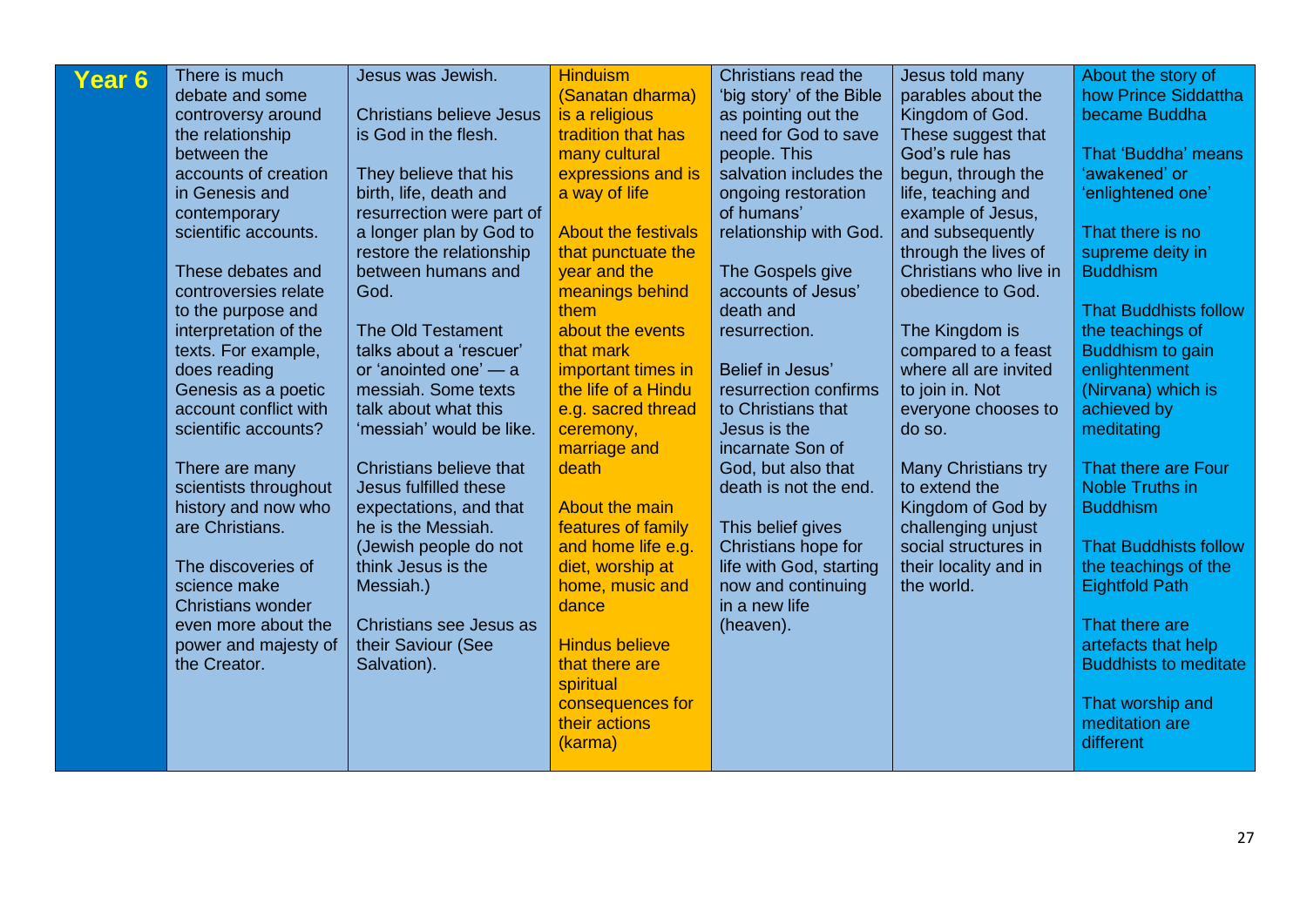By the end of Upper KS2 children should have acquired the following skills in relation to RE. These skills should be displayed on the RE Working Wall and should be referred to during lessons as specific skills are taught and used.

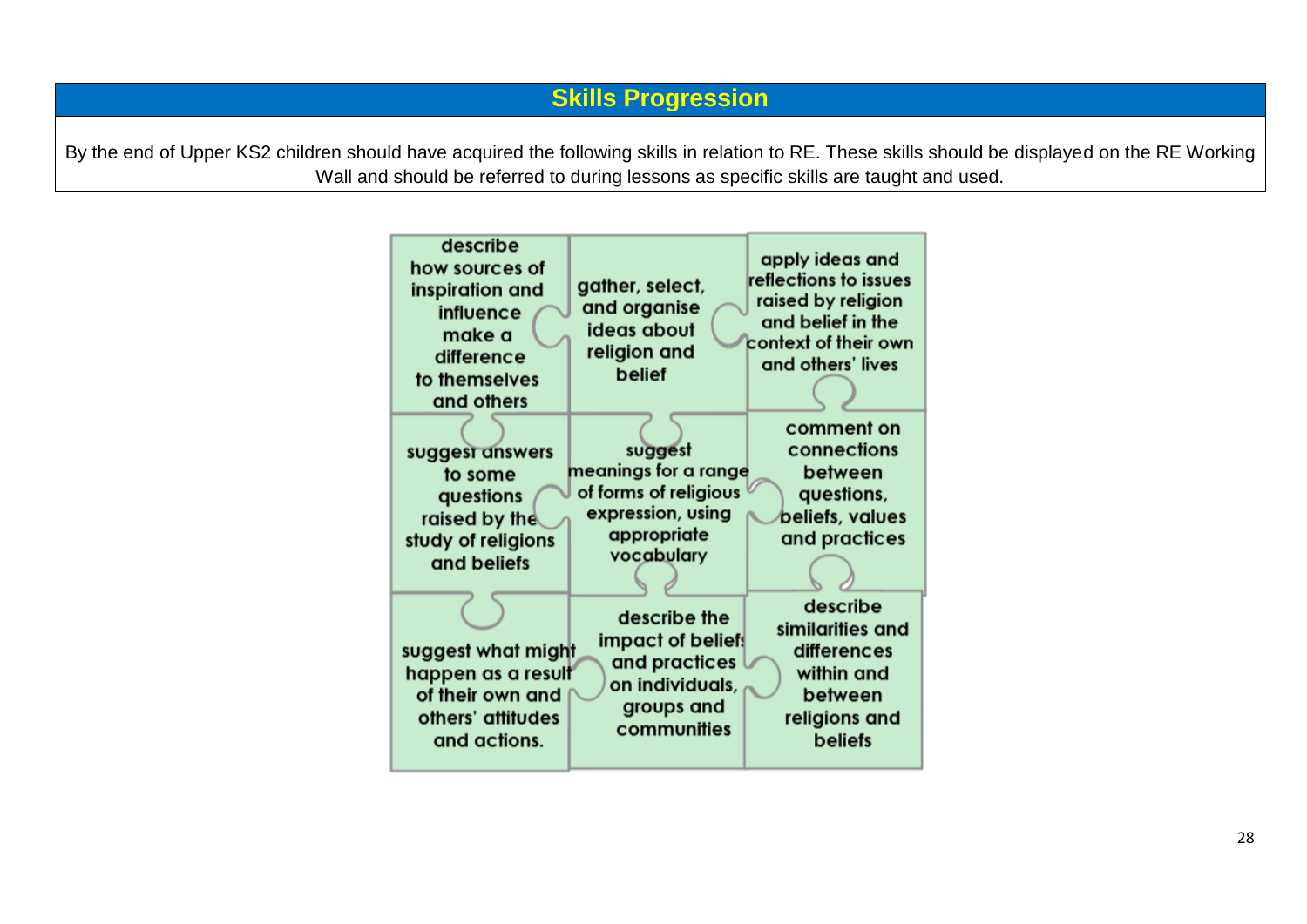# **RE**

# Subject Specific Vocabulary Children should be explicitly taught to confidently understand and use

|      |                  | <b>Autumn</b>                                                                                                                                                                                                                                                                                                                                             | <b>Spring</b>                                                                                                                                                                                                                                                                                                                   | <b>Summer</b>                                                                                                                                                                                                                                              |
|------|------------------|-----------------------------------------------------------------------------------------------------------------------------------------------------------------------------------------------------------------------------------------------------------------------------------------------------------------------------------------------------------|---------------------------------------------------------------------------------------------------------------------------------------------------------------------------------------------------------------------------------------------------------------------------------------------------------------------------------|------------------------------------------------------------------------------------------------------------------------------------------------------------------------------------------------------------------------------------------------------------|
| EYFS | <b>Reception</b> | Birthday<br>Gift, present<br>Celebration<br>Decoration<br>Thank you<br>Feeling words e.g. happy, excited<br>Wedding<br>Christmas, Easter, Harvest<br>Divali, Ramadan, Eid<br><b>Chinese New Year</b><br>Jewish Sukkot, Hanukkah<br>God<br><b>Bible</b><br>Creation<br>Church<br>Worship<br>Pray<br>Harvest<br>Christian<br>Lord's Prayer<br><b>Thanks</b> | Assembly<br>God<br>Pray, prayer<br>Amen<br>Church<br>Worship<br><b>Jesus</b><br>church<br><b>Service</b><br>Names and roles of visitors from<br>church<br><b>Festival names</b><br>parish<br>The name of your parish church<br>Easter<br>Palm Sunday<br>King<br>Save<br>Rescue<br>Palm<br>Good Friday<br><b>Easter Saturday</b> | God<br>Friend<br><b>Old Testament</b><br><b>Bible</b><br>Names of God's friends in the<br>stories<br>Jesus, God's son<br>Friend<br><b>New Testament</b><br>Names of people Jesus spent time<br>with in the stories<br>Help<br>Care<br><b>Changed lives</b> |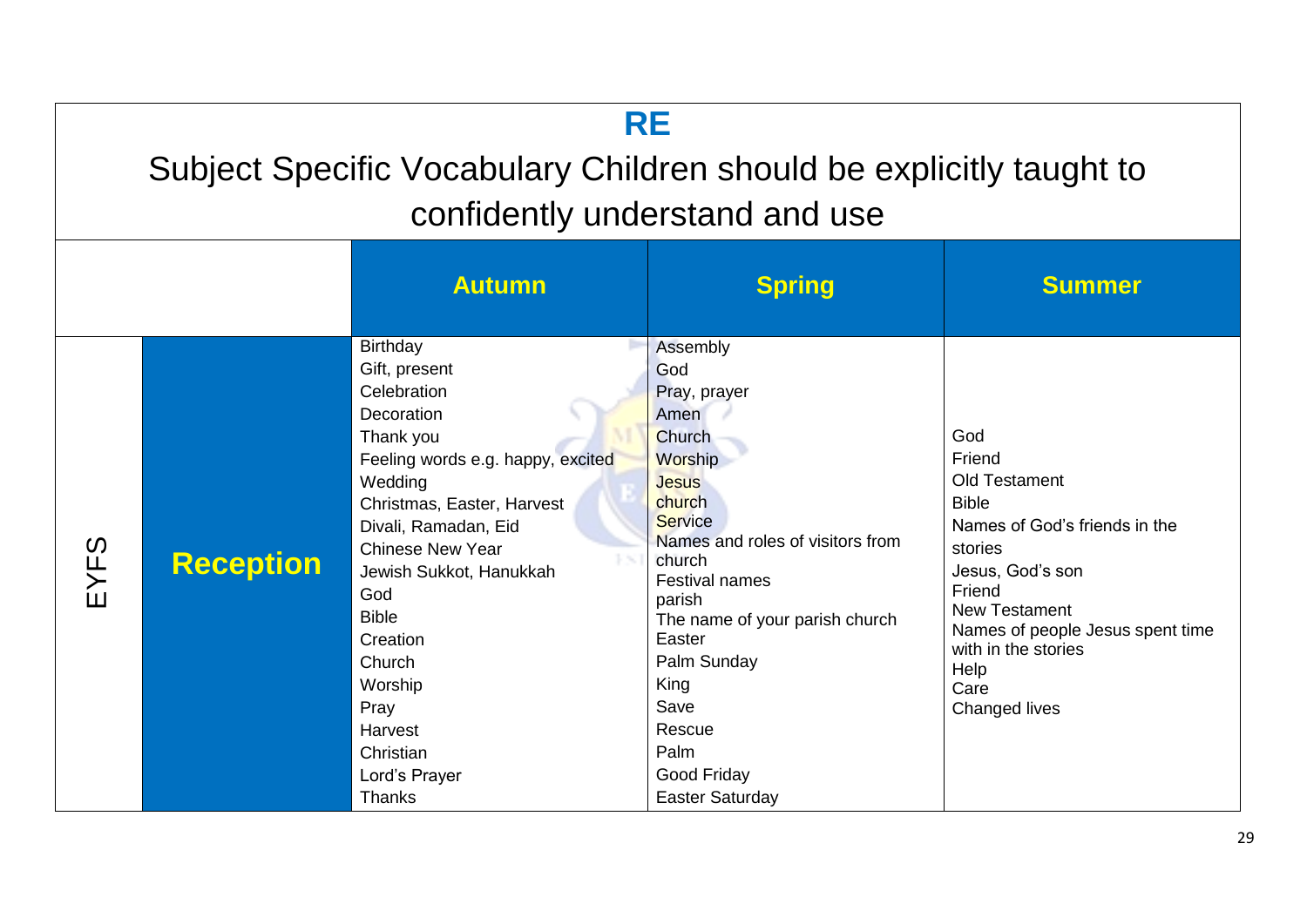|                                   |        | <b>Baptism</b><br>Charity<br>Christmas<br>Nativity<br>Special<br>Celebrate<br>Thanksgiving<br>Welcome<br>Precious<br>Advent<br>creator<br>creation<br>wonder<br><b>Bible</b><br>Torah<br>Qur'an                                              | <b>Easter Sunday</b><br>Commandment<br>Risen<br>Hero<br>Samaritan<br>Gospel<br>Hosanna<br>Bethlehem<br><b>Nazareth</b><br>Jerusalem<br>disciple<br>miracle                                                 | Allah<br>Character / qualities<br><b>Beautiful names</b><br>respect<br>worship                                                                                           |
|-----------------------------------|--------|----------------------------------------------------------------------------------------------------------------------------------------------------------------------------------------------------------------------------------------------|------------------------------------------------------------------------------------------------------------------------------------------------------------------------------------------------------------|--------------------------------------------------------------------------------------------------------------------------------------------------------------------------|
| $\blacktriangledown$<br>Key Stage | Year 1 | Psalm<br>responsibility<br>environment<br>humanist / humanism<br>non-religious people<br>Jewish<br>P SC<br>Universe<br>Relationship<br>Unique<br><b>Bethlehem</b><br><b>Good News</b><br>Gospels<br>Gratitude<br>Church<br>Crib<br>Incarnate | human<br>unique<br>baptism/baptised<br>healing<br>Son of God<br>incarnation<br>divine<br>Incarnation<br><b>Holy Week</b><br>Worship<br>Festival<br>Symbol<br>Cross<br>Crucifix<br>Suffering<br>Forgiveness | <b>Muslims</b><br>Islam<br>Arabic<br>Qur'an<br><b>Muslims</b><br>Islam<br>messenger<br>holy<br>Arabic<br>peace<br>respect<br>submission<br>Prophet<br>Allah<br>madrassah |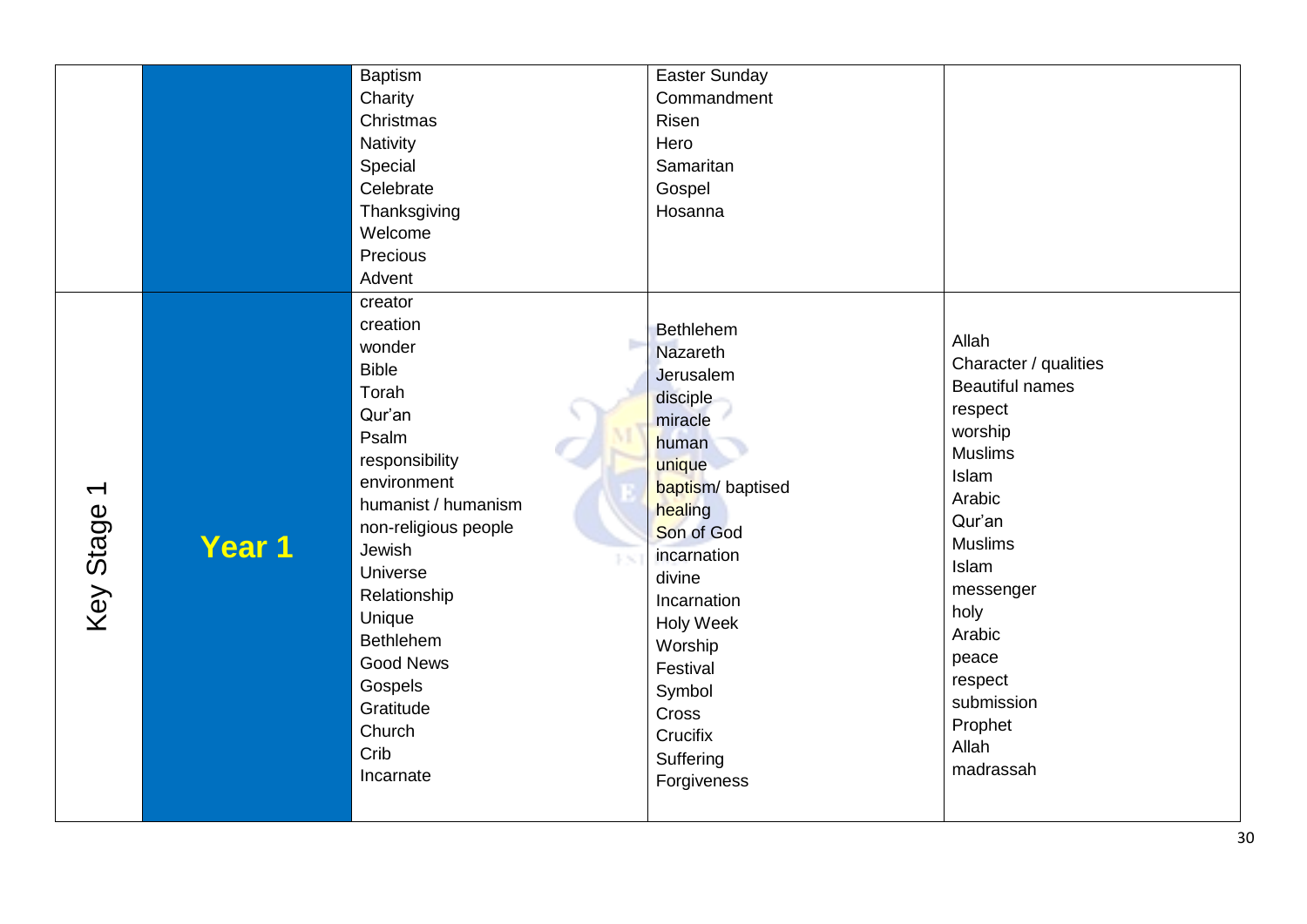| <b>Year 2</b> | Church<br>Spire<br>Church 'vocabulary': e.g. steeple;<br>tower; lectern; pulpit; banner; font;<br>stained glass; altar; communion<br><b>Christian</b><br>table; pew; organ; bell<br>vicar / priest<br><b>Bible</b><br>worship<br>'worship' words: e.g. singing;<br>praying; reading etc.<br>EST | <b>Good News</b><br>Friendship<br>Forgiveness<br>Peace<br>Instructions<br>Community<br>Sharing<br>Thankful<br>1828 | respect<br>holy<br>Torah<br>scroll<br>value / valuable<br>precious<br>synagogue<br>ark<br>Kippah<br>tallit<br>everlasting light<br>Yad<br>Simchat<br>Torah<br>rest<br>weekend<br>family time<br>Shabbat<br>Shalom<br>Challah<br>work<br>Havdalah<br>Kippah<br>Creation<br><b>Spices</b> |
|---------------|-------------------------------------------------------------------------------------------------------------------------------------------------------------------------------------------------------------------------------------------------------------------------------------------------|--------------------------------------------------------------------------------------------------------------------|-----------------------------------------------------------------------------------------------------------------------------------------------------------------------------------------------------------------------------------------------------------------------------------------|
|---------------|-------------------------------------------------------------------------------------------------------------------------------------------------------------------------------------------------------------------------------------------------------------------------------------------------|--------------------------------------------------------------------------------------------------------------------|-----------------------------------------------------------------------------------------------------------------------------------------------------------------------------------------------------------------------------------------------------------------------------------------|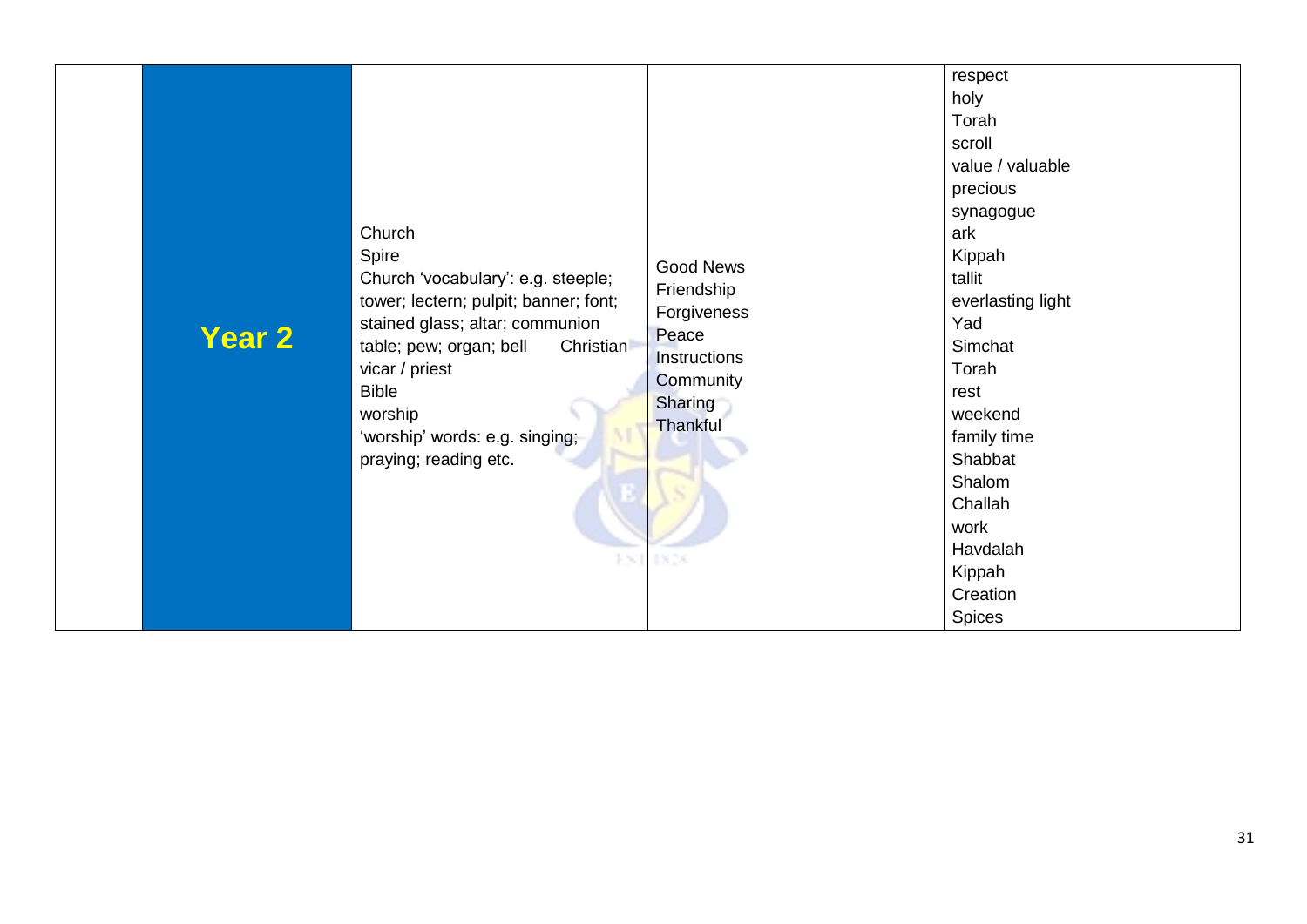**Year 3**

menorah Torah rimonim breastplate calligraphy reform / orthodox mezuzah shema symbol tallit geometric design ark Ramayana bimah icon Ner Tamid (everlasting light) iconography Tenakh expression Ketuvim gold Nevi'im frankincense Bet HaTefillah b. myrrh Bet HaMidrash Promises priest Bet HaKnesset commercialisation **Agreement** menorah mission Covenant Torah salvation Vows rimonim Faith value breastplate worth trustreform / orthodox mezuzah timeline shema responsible tallit design \$301 1826 ark Garden of Eden bimah **Temptation** Ner Tamid (everlasting light) Human nature Tenakh Forgiveness Ketuvim Punishment Nevi'im Sin Bet HaTefillah commandments Bet HaMidrash Bet HaKnesset bread reminding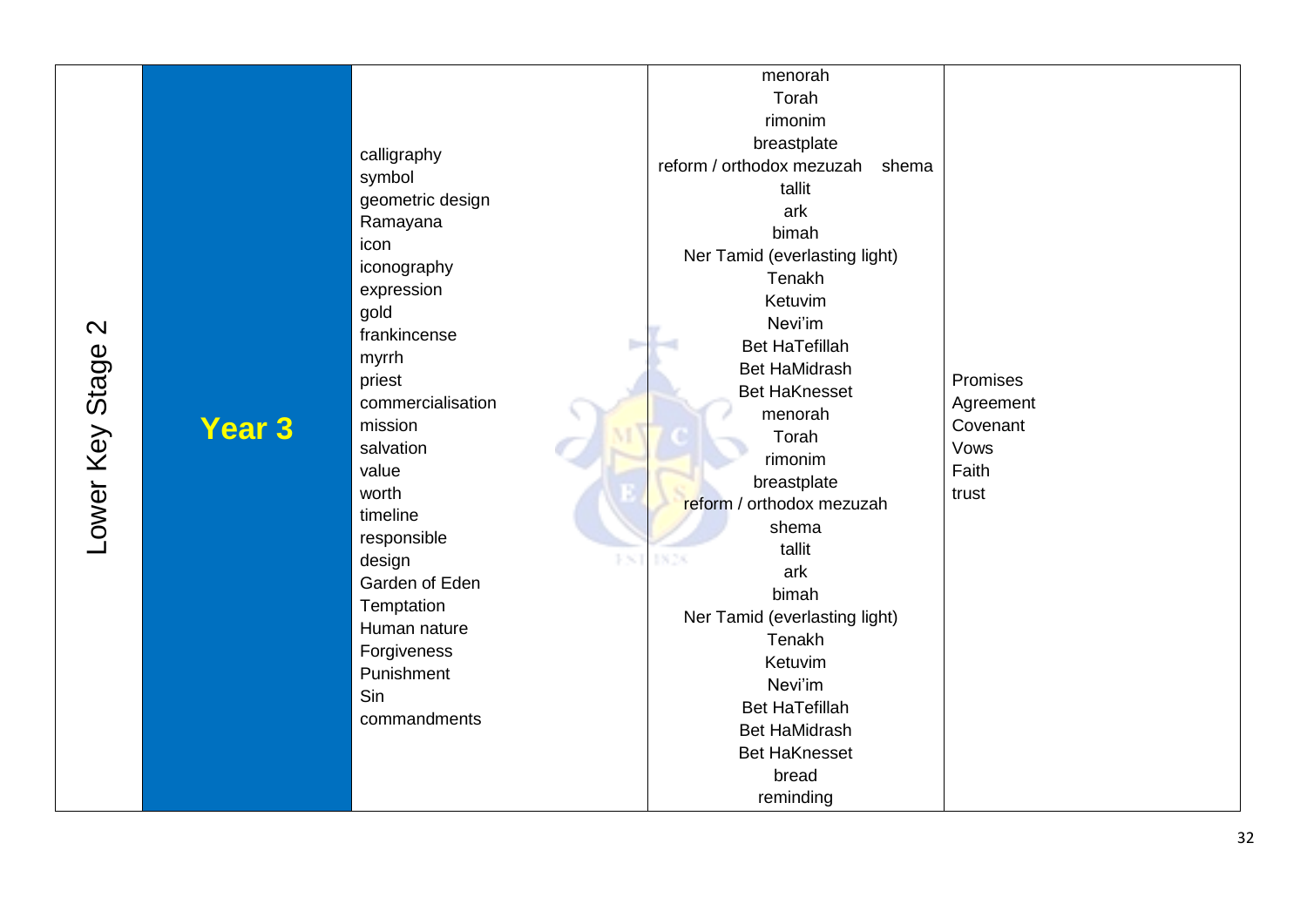|        |                                     | sharing         |                    |
|--------|-------------------------------------|-----------------|--------------------|
|        |                                     | remembering     |                    |
|        |                                     | wine            |                    |
|        |                                     | symbol          |                    |
|        |                                     | sacrifice       |                    |
|        |                                     | atonement       |                    |
|        |                                     | unity           |                    |
|        |                                     | love            |                    |
|        |                                     | service         |                    |
|        |                                     | communion       |                    |
|        |                                     | sacrament       |                    |
|        |                                     | prayer          |                    |
|        | D.                                  | new agreement   |                    |
|        |                                     | forgiveness     |                    |
|        |                                     | Passover        |                    |
|        |                                     |                 |                    |
|        |                                     |                 |                    |
|        |                                     |                 |                    |
|        |                                     |                 |                    |
|        |                                     |                 |                    |
|        | Sikhism                             | Neighbour       | Culture / Context  |
|        | Guru                                | <b>Disciple</b> | Denomination       |
|        | Guru Nanak Ji                       | Clergy          | Worldwide          |
|        | Guru Granth Sahib Ji                | Teachings       | Festival           |
|        | Il Onkar (oneness of God)           | Parable         | Ritual             |
|        | Naam                                | Hidden meaning  | Symbol             |
| Year 4 | Equality                            | Love            | Represent          |
|        | Gurdwara                            | Hypocrisy       | Cross / crucifix   |
|        | Khanda                              | Social justice  | Persecution        |
|        | Langar                              | Creation        | Communion          |
|        | Five Ks: Kesh (uncuthair); Kangha   | Fall            | Pentecost          |
|        | (a comb); Kirpan (a sword); Kara (a | Maundy Thursday | <b>Holy Spirit</b> |
|        | bracelet); Kachera (short trousers) | Last Supper     | Kingdom            |
|        |                                     |                 |                    |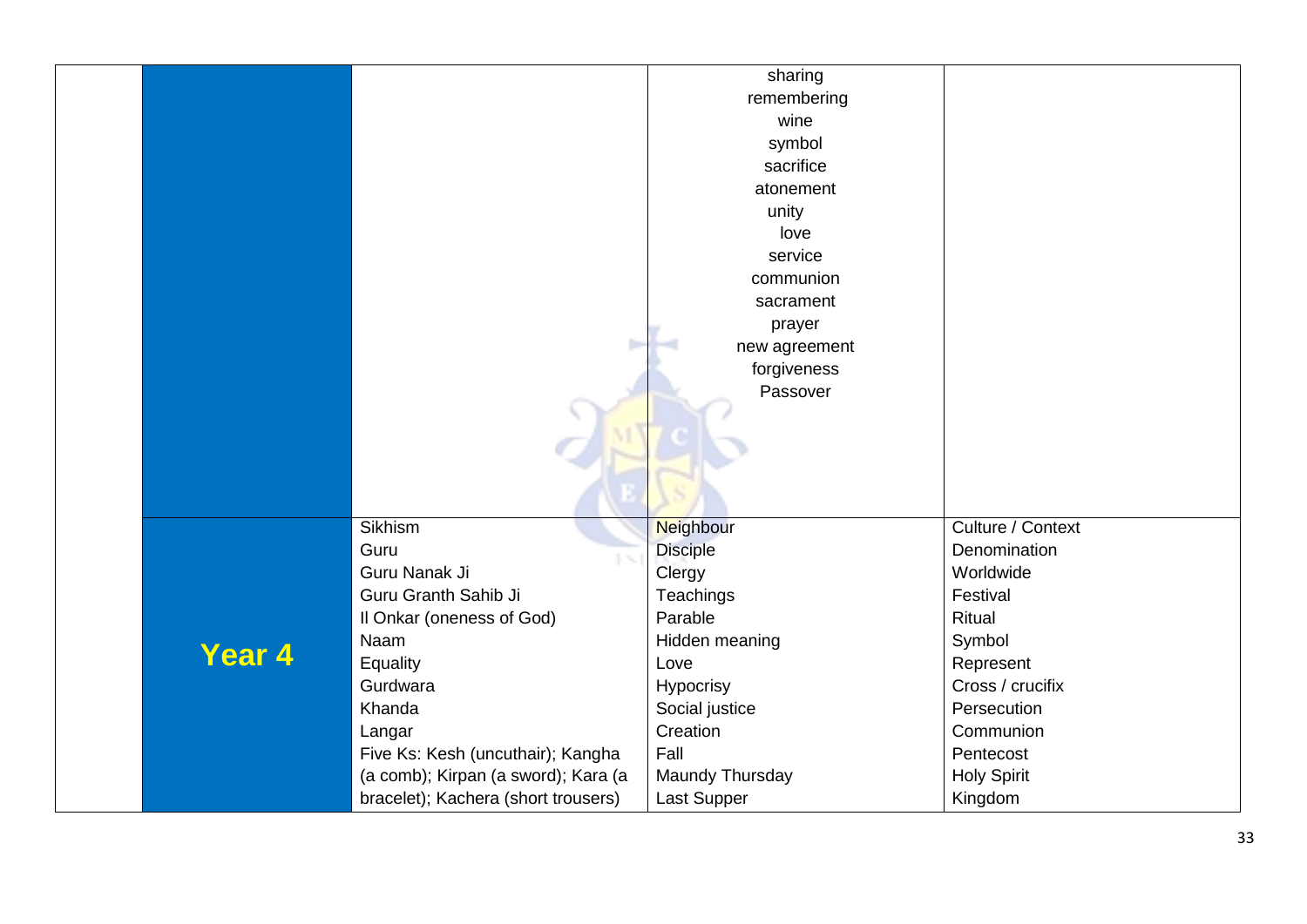|                   |        | Khalsa (Sikh community)           | <b>Holy Communion</b> |                                       |
|-------------------|--------|-----------------------------------|-----------------------|---------------------------------------|
|                   |        | Vaisakhi (birthday of the khalsa) | Passover              | Anxieties                             |
|                   |        | Amrit                             | Death                 | Worries                               |
|                   |        | annunciation                      | Crucifixion           | Bereaved                              |
|                   |        | innocents                         | Resurrection          | King                                  |
|                   |        | massacre                          | Ritual                | Comforter                             |
|                   |        | nativity                          | Betrayal              | Fruits of the Spirit                  |
|                   |        | symbolism                         | trust                 | <b>Virtues</b>                        |
|                   |        | belief                            |                       | Parish                                |
|                   |        | icons                             |                       | Fellowship                            |
|                   |        | halo                              |                       | Narrative                             |
|                   |        | salvation                         |                       | Letter (as text)                      |
|                   |        | incarnation                       |                       | Inaugurated                           |
|                   |        | incarnate                         |                       | Invisible                             |
|                   |        |                                   |                       | Body of Christ                        |
|                   |        |                                   |                       | Father                                |
|                   |        |                                   |                       | Son                                   |
|                   |        | Christingle                       | adhan                 | Qur'an                                |
|                   | Year 5 | Symbolism                         | muezzin               | <b>Muslims</b>                        |
|                   |        | Sign                              | mihrab                | The Five Pillars (or duties) of Islam |
| $\mathbf{\Omega}$ |        | Festival of light                 | ka'bah                | Shahadah (There is no God but         |
|                   |        | Light of the world<br>Prophecy    | minbar                | Allah and                             |
|                   |        | Isaiah                            | <b>Minaret</b>        | Prayer (Salah and wudu)               |
|                   |        | <b>Guiding light</b>              | rak'ah                | Almsgiving (Zakah)                    |
|                   |        | Simeon                            | salah                 | Pilgrimage (Hajj)                     |
|                   |        | Omnipotent                        | wudu                  | Id-ul-Fitr                            |
|                   |        | Eternal                           | submission            | Id-ul-Adha                            |
|                   |        | Omniscient                        | surrender calligraphy | Aquegah                               |
| Upper Key Stage   |        | Holy                              | Arabic                | Muhammad is his messenger)            |
|                   |        | Loving                            | Tawhid                | Fasting (Sawm) - Ramadan              |
|                   |        | Forgiving                         | Jumm'ah               | National                              |
|                   |        | Sin                               | Pesach                | Global                                |
|                   |        | Grace                             | Sacrifice             | Sermon                                |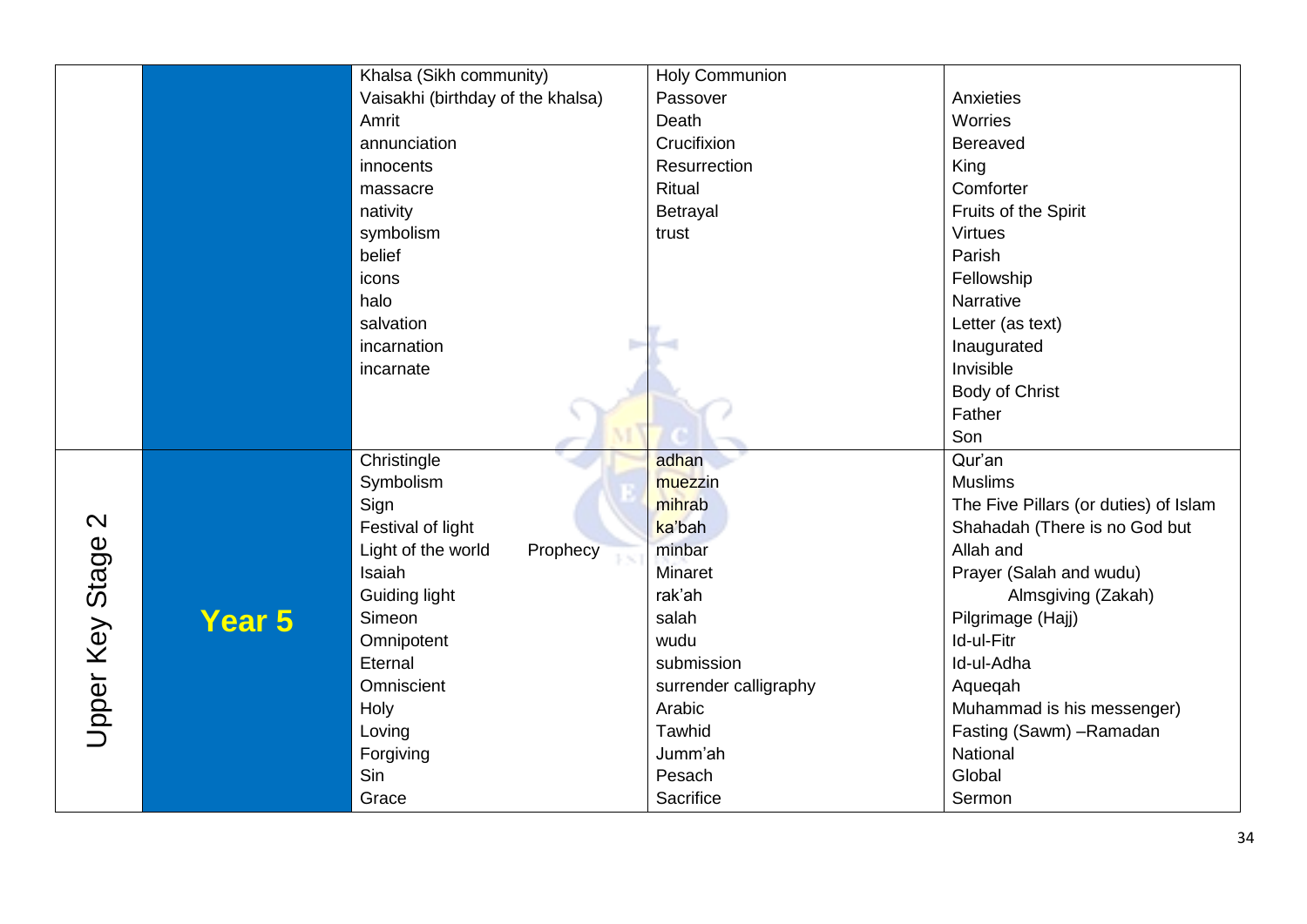|        | Injustice<br>Confessional<br>Reconciliation<br><b>Holiness</b><br>Psalms<br>Freedom<br>Justice<br>Theological<br><b>Exodus</b><br>Slavery<br>Obedience<br>Salvation<br>Commandments<br>ь<br>Covenant<br><b>Christian Church</b><br>Injustice<br>Mission<br>nomads | Eucharist<br>Mass<br>Victory<br>Restoration<br>Epitaph<br>memorial                                                   | Commandments<br>Miracle<br>Transformation<br>Sacrament<br>discipleship                                                                                                             |
|--------|-------------------------------------------------------------------------------------------------------------------------------------------------------------------------------------------------------------------------------------------------------------------|----------------------------------------------------------------------------------------------------------------------|------------------------------------------------------------------------------------------------------------------------------------------------------------------------------------|
| Year 6 | Contemporary<br>Scientific<br>EST<br>Controversy<br>Conflict<br>Wonder<br>Majesty<br>Power<br>Interpretations<br>Cosmology<br>Evolution<br>Messiah<br>Prophecy<br>Trinity                                                                                         | 1826<br>Rangoli<br>Diva<br>Holi<br>karma<br>Rakhi<br>Raksha Bandhan<br>Divali (Diwali)<br>Rite of passage (samskara) | Siddhartha Gautama<br><b>Buddha</b><br>enlightenment<br>meditation<br>shrine<br>Nirvana<br>Four Noble Truths<br><b>Eightfold Path</b><br>Wheel of life<br><b>Rebirth</b><br>unjust |